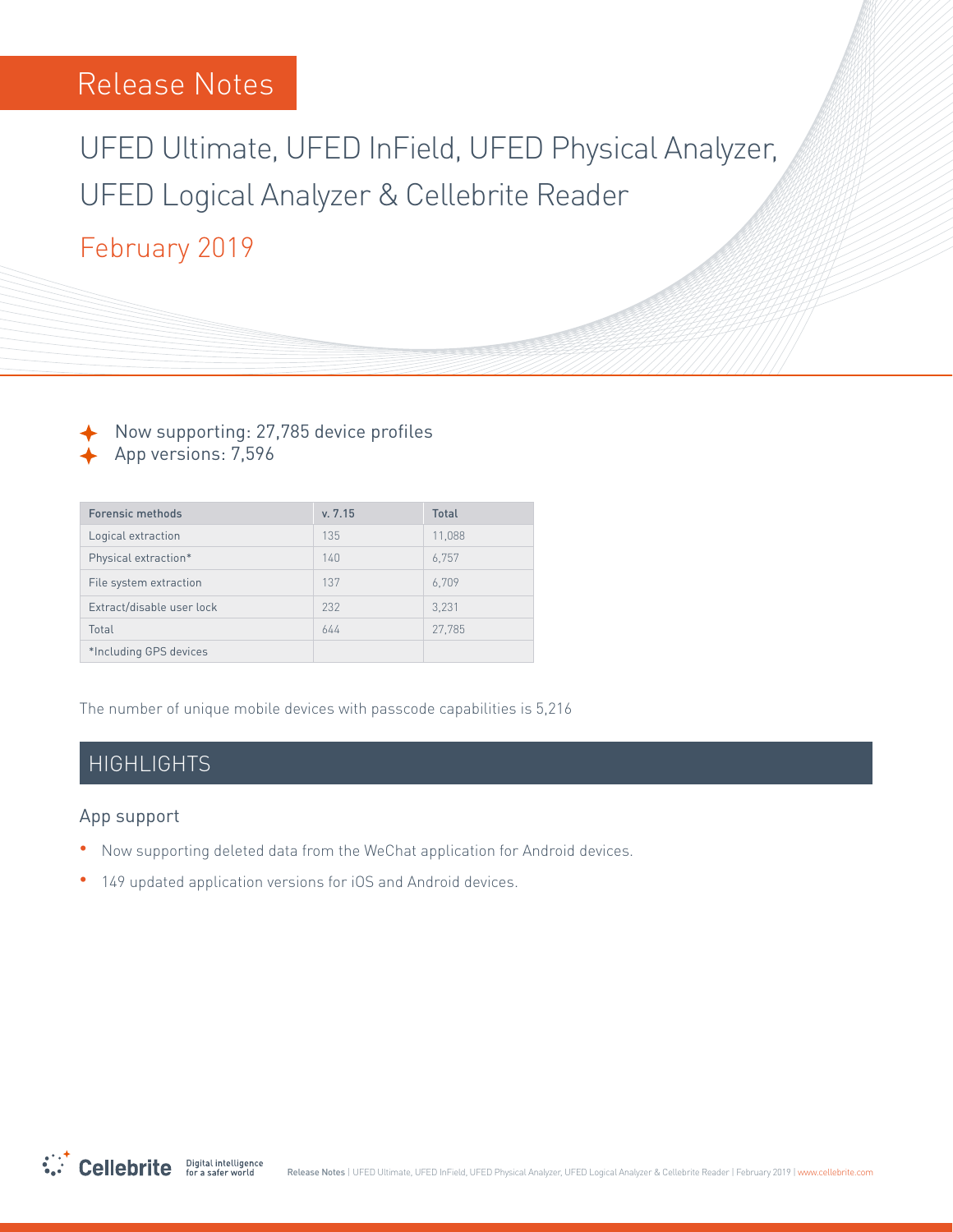### Industry first: Samsung Exynos physical bypass solution

As Cellebrite continues to pioneer the world of mobile device extractions, we are the first vendor in the industry to provide a generic solution to access Samsung devices with the Exynos processor.

This new decrypting bootloader capability enables unlock, full file system and physical extractions from a vast range of Samsung devices, popular around the world. Together with the support for Samsung Qualcomm devices, Cellebrite is the only vendor to provide a holistic solution to unlock and extract data from Samsung .devices

**Supported devices include:** SM-G930F Galaxy S7, SM-G935F Galaxy S7 Edge, SM-<br>A520F Galaxy A5 2017 and SM-J730F Galaxy J7 Pro.

### Get to evidence faster with Selective Extraction

When time is of the essence, and decisions need to be made quickly, examiners can use the new Selective Extraction capability to perform fast and focused extractions. This capability allows them to pick and choose the applications in which they suspect contains relevant data or leads, perform a Selective Extraction rather waiting several hours for a full file system extraction.

With Selective Extraction you can immediately surface the 'Who, What, Where and When' by opening the extraction and automatically decoding it in UFED Physical Analyzer. Watch the video for a walk through of this time-saving capability.



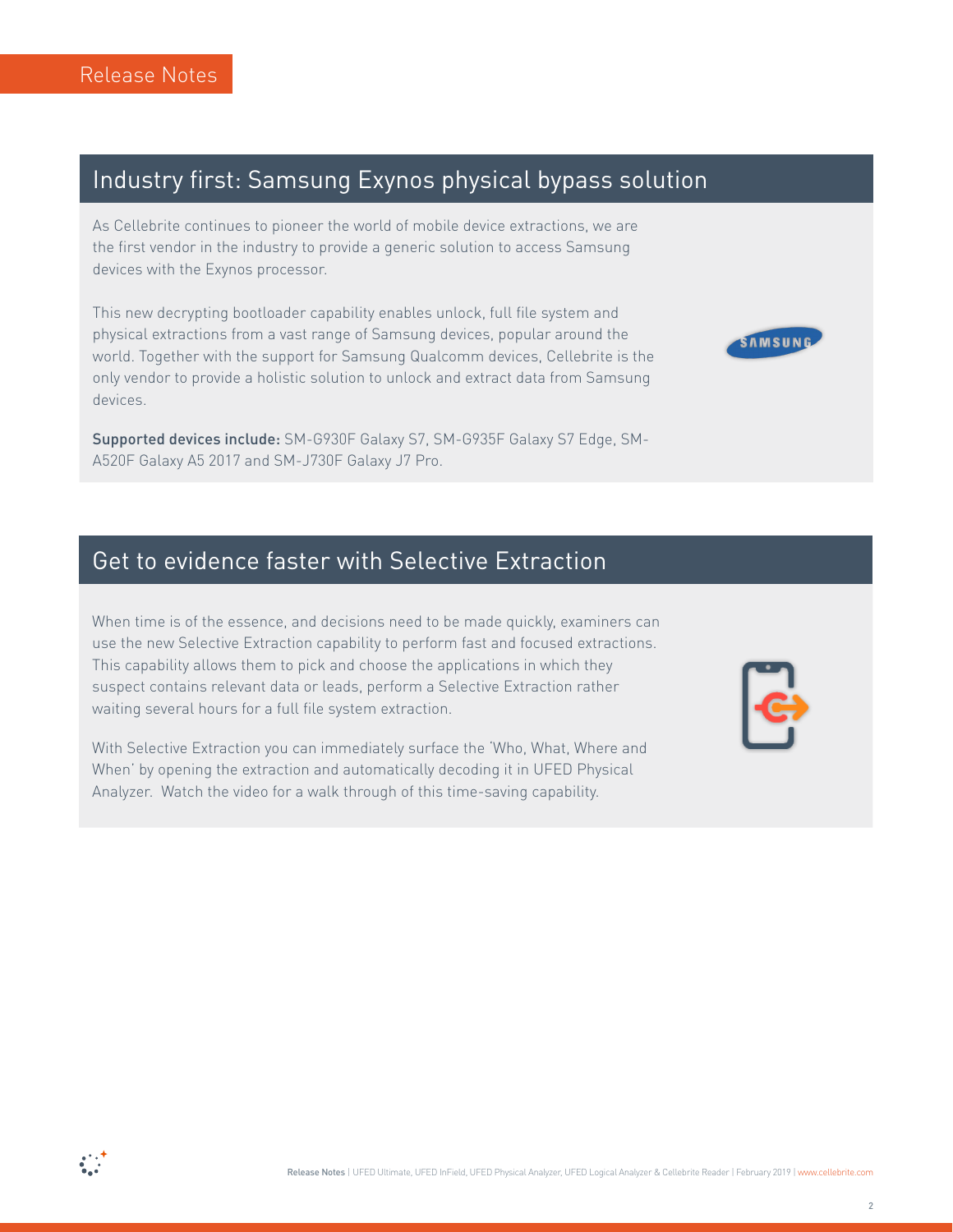#### How to use this capability:

1. You'll need cables 500, 501 & 508.

2. Locate the generic profile "Generic profile/Android/disable user lock select the LockPick button. For tested devices, locate the specific device profile and select the LockPick button located under the disable user lock path.

3. Follow the on-screen instructions.

#### What you need to look out for:

1. This method works only on devices protected by Full Disk Encryption (FDE, and \*not\* File-Based Encryption-<br>FBE or Secure Startup), with OTG available.

Make sure to follow the UFED instructions (power off the device before each unlock attempt).

2. If you are not sure if the device is FDE you can:

a. Look at our tested devices as reference table.

b. Search for similar devices and run the ADB command 'adb shell getprop ro.crypto.type' to find out the encryption type. "block" means FDE while "file" means FBE.

c. FBE devices should boot to the lock screen with text along the lines of "Unlock for all features and data / PIN required after device restarts".

### When two extraction methods become one, Advanced Logical extraction in UFED

The new Advanced Logical extraction method in UFED combines both the logical and file system extractions into a single extraction method for iOS and Android devices. This new option helps users overcome the pain of long and convoluted extractions, saving time and effort while maintaining forensically sound data.

Note: For iOS devices, both Advanced Logical extraction in UFED and Advanced Logical extraction in UFED Physical Analyzer are extracting the same data, so there is no need to perform both extractions.

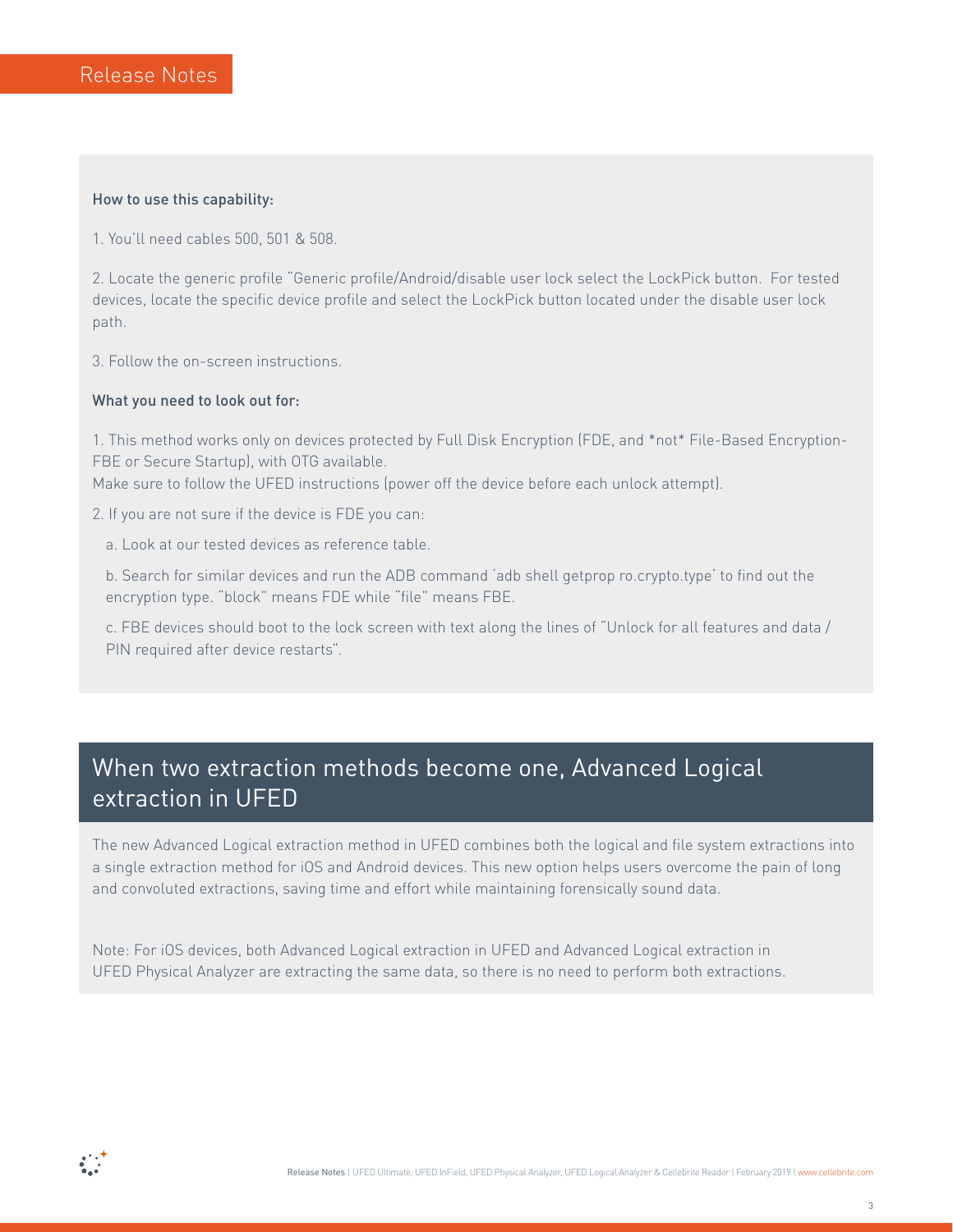### **Conversation View in Reports**

You requested, we delivered! Chat bubbles can now be viewed in reports. Both UFED Physical Analyzer and Cellebrite Reader now support conversation view in PDF and HTML report formats (including export). This allows any report reviewer to present the data in the most common and simple way.

### New enhancements to the Premium Languages translation from SDL

Cellebrite's translation services partner, SDL provides you with professional and high-end translations. This offline translation offering has been extended to allow users to manually select the source language and define the target language for more accurate translations.

The Premium Language translation package supports 70+ languages including Arabic, Farsi and Turkish. All of this is available in UFED Physical Analyzer for an additional fee. To use this feature, please contact your sales representative.

### New support for the WebP image format

WebP is natively supported in Google Chrome and the Opera browser and can be recovered on Apple iOS extractions. UFED Physical Analyzer now support this .format



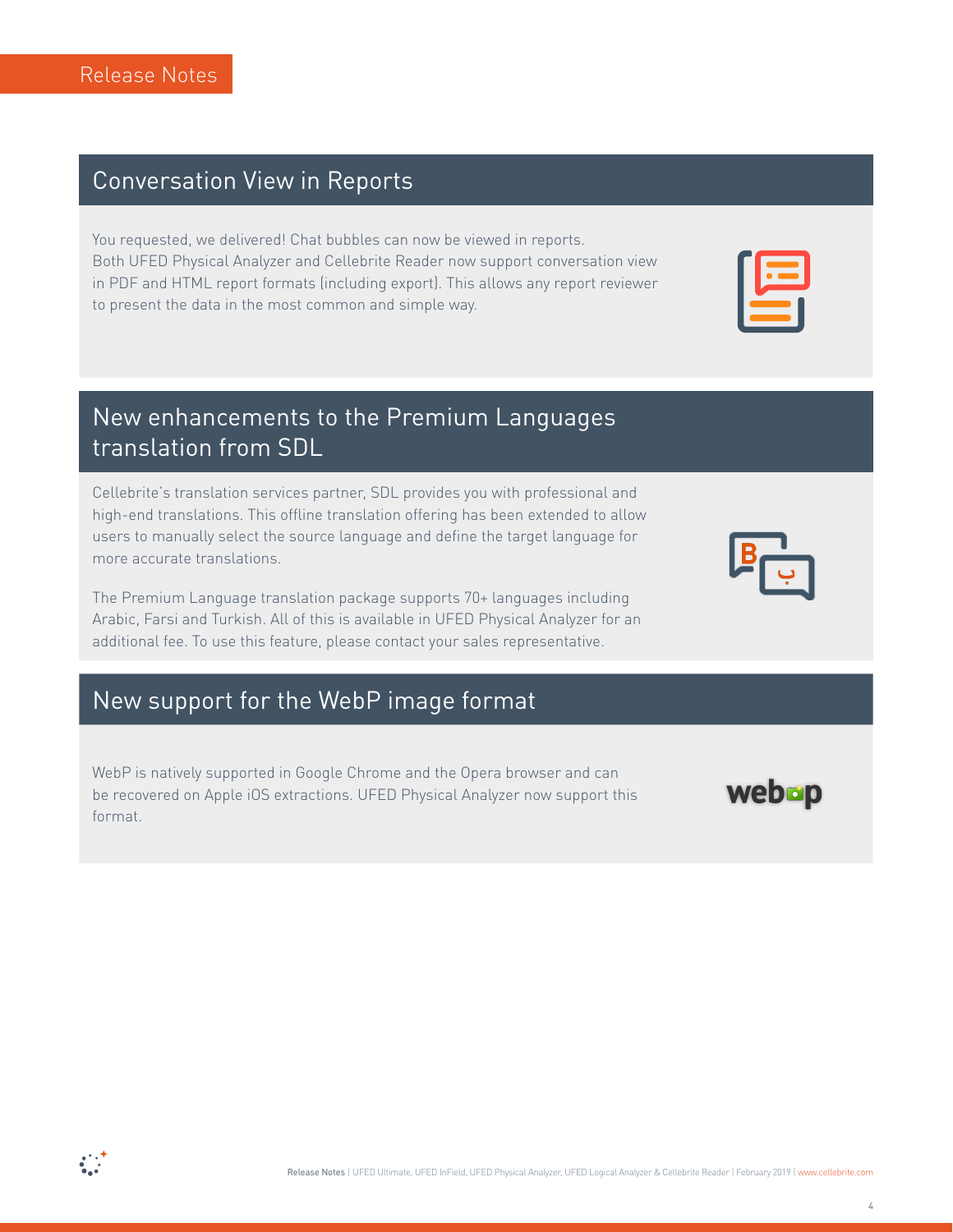#### Solved Issues:

- **•** Partial decoding of Samsung notes (missing body)
- **•** Error whilst running the image carving capability
- Unit default value when Mapping to activities model in SQLite Wizard
- Failure while generating report for TomTom devices
- Missing TomTom trip logs waypoints
- **•** Incorrect positioning of locations when generating HTML report with enriched locations (enriched location exported  $as (0,0)]$
- Decoding failure for WeChat version 6.5.21 for iOS devices

#### iOS: New and updated apps

| 71 updated apps    |              |  |
|--------------------|--------------|--|
| Azar               | 1.33.1       |  |
| Booking.com        | 18.4         |  |
| Chatous            | 3.8.24       |  |
| Chrome             | 71.0.3578.89 |  |
| Confide            | 8.2.3        |  |
| Ctrip              | 6.9.3        |  |
| Ctrip (Chinese)    | 8.0.2        |  |
| DJI GO             | 3.1.50       |  |
| Dropbox            | 124.2        |  |
| Facebook           | 202.0        |  |
| Facebook Messenger | 196.0        |  |
| Flipboard          | 4.2.32       |  |
| Foursquare         | 11.13        |  |
| Glide              | 6.3.10       |  |
| Gmail              | 5.0.181202   |  |
| Google App         | 65.0         |  |
| Google Docs        | 1.2018.50204 |  |
| Google Drive       | 4.2018.50205 |  |
| Google Duo         | 45.0         |  |
| Google Maps        | 5.8          |  |
| Google Translate   | 5.26.0       |  |
| Grindr             | 4.6.1        |  |
| GroupMe            | 5.26.1       |  |
| hike messenger     | 6.1.0        |  |
| Hot or Not         | 5.95.0       |  |
| Hushed             | 4.9.3        |  |

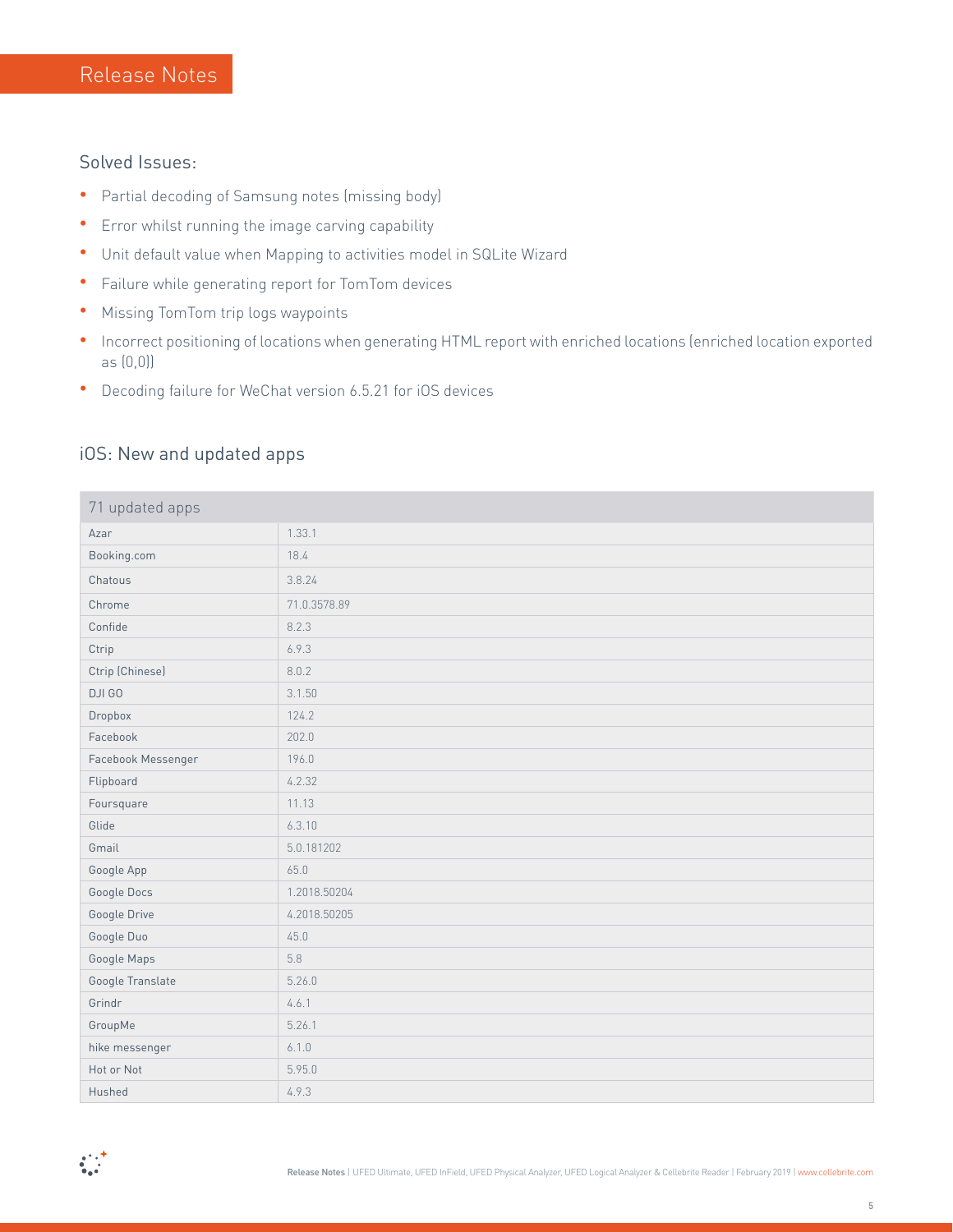| Inbox                   | 1.3.181202  |
|-------------------------|-------------|
| Instagram               | 75.0        |
| InstaMessage            | 3.0.2       |
| Kakao Story             | 5.5.1       |
| KakaoTalk               | 8.2.1       |
| KeepSafe                | 8.23.0      |
| Kik Messenger           | 15.1.0      |
| LINE                    | 8.19.1      |
| LinkedIn                | 9.1.112     |
| Mail.Ru                 | 9.13        |
| MeetMe                  | 13.9.0      |
| Musical.ly              | 9.8.0       |
| Nike+ Run Club          | 5.21.1      |
| Odnoklassniki           | 7.39.1      |
| OkCupid                 | 25.1.0      |
| Pinterest               | 6.80        |
| $\mathsf{Q}\mathsf{Q}$  | 7.9.5       |
| QQ Browser              | 8.9.9       |
| Remember The Milk       | 4.3.28      |
| Runtastic               | 8.11.1      |
| SayHi                   | 7.18        |
| Skout                   | 6.3.1       |
| Snapchat                | 10.48.0.31  |
| Soma                    | 2.0.9       |
| Tango                   | 6.0.230757  |
| Taxify                  | CI.3.67     |
| Text Free Ultra Texting | 11.31       |
| <b>Text Now</b>         | 9.3.2       |
| Tinder                  | 10.4.1      |
| Truecaller              | 10.1        |
| Twitter                 | 7.39        |
| Uber                    | 3.332.10005 |
| Viber                   | 9.9.4       |
| Vkontakte               | 5.6.2       |
| Waze                    | 4.46.2      |
| WeChat                  | 7.0.2       |
| Weibo                   | 9.0.0       |
| WhatsApp                | 2.19.10     |
| Whisper                 | 8.11.8      |
| Yandex Browser          | 18.11.4.77  |
| Yandex Mail             | 3.74.0      |
| Yandex Maps             | 11.0        |
| Yubo                    | 3.16.1      |

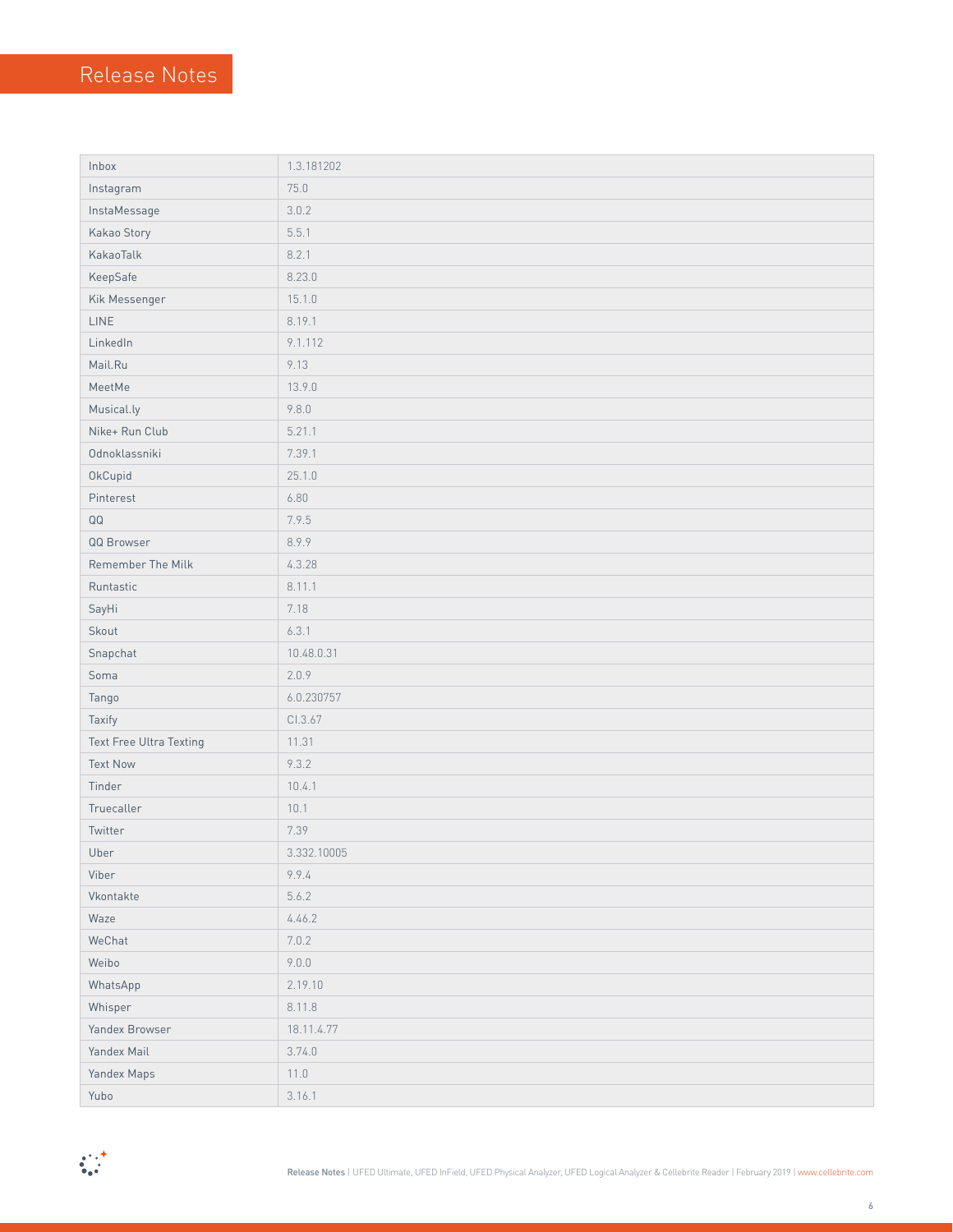| Zalo  | 181204         |
|-------|----------------|
| Zello | $\cap$<br>4.70 |

### Android: New and updated apps

| 78 updated apps            |                                               |  |
|----------------------------|-----------------------------------------------|--|
| Android Messages           | 3.9.039 (Chimera_RC20_xxhdpi.arm64-v8a.phone) |  |
| Any.DO                     | 4.12.0.5                                      |  |
| Azar                       | 3.37.3-arm64                                  |  |
| <b>BBM</b>                 | 3.3.19.69                                     |  |
| Booking.com                | 16.7                                          |  |
| Chrome                     | 71.0.3578.99                                  |  |
| <b>CM Security Browser</b> | 5.22.21.0010                                  |  |
| DJI GO                     | 3.1.50                                        |  |
| DJI GO 4                   | 4.3.8                                         |  |
| Dropbox                    | 124.2.4                                       |  |
| Facebook                   | 202.0.0.40.99                                 |  |
| Firefox                    | 64.0.1                                        |  |
| Fitbit                     | 2.84                                          |  |
| Flipboard                  | 4.2.7                                         |  |
| GG                         | 4.12.4.20359                                  |  |
| Gmail                      | 8.11.25.224448671.release                     |  |
| Google Calendar            | 6.0.12-224984167-release                      |  |
| Google Docs                | 1.18.482.03.45                                |  |
| Google Drive               | 2.18.482.03.45                                |  |
| Google Duo                 | 45.0.225466837.DR45_RC10                      |  |
| Google Maps                | 10.6.2                                        |  |
| Google Photos              | 4.7.0224579915                                |  |
| Grindr                     | 4.8.2                                         |  |
| GroupMe                    | 5.32.1                                        |  |
| Hot or Not                 | 5.98.1                                        |  |
| imo                        | 9.8.000000011111                              |  |
| Instagram                  | 75.0.0.23.99                                  |  |
| InstaMessage               | 3.0.3                                         |  |
| Kakao Story                | 5.5.2                                         |  |
| KakaoTalk                  | 8.2.1                                         |  |

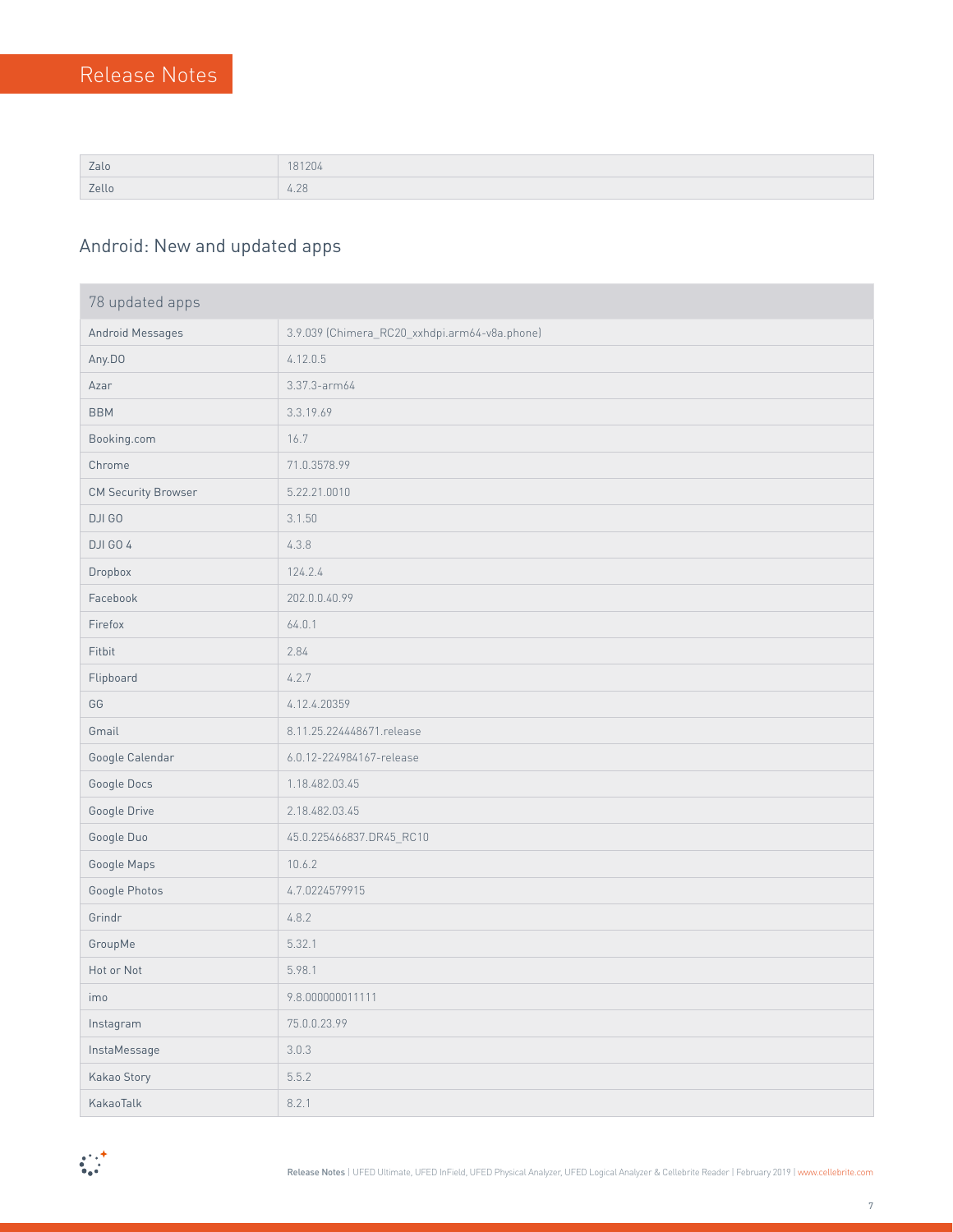| Keeper             | 14.1.0            |
|--------------------|-------------------|
| KeepSafe           | 9.23.8            |
| Kik Messenger      | 15.2.0.18651      |
| LINE               | 8.19.2            |
| LOCX Applock       | 2.3.1.064         |
| Mail.Ru            | 8.4.0.25851       |
| MeetMe             | 13.8.1.1670       |
| My Tracks          | 4.1.1             |
| Odnoklassniki      | 18.12.26          |
| OkCupid            | 24.3.2            |
| One Drive          | 5.23              |
| Opera Mini         | 38.0.2254.134507  |
| Opera Mobile       | 49.2.2361.134358  |
| Outlook.com        | 2.2.260           |
| Pinterest          | 6.94.0            |
| Pokemon GO         | 0.131.3           |
| Runtastic          | 8.11.2            |
| SayHi              | 7.13              |
| Scruff             | 5.6033            |
| Skout              | 6.3.0             |
| Skype              | 8.36.0.76         |
| Snapchat           | 10.47.5.0         |
| Soma               | 2.0.9             |
| Sygic              | 17.4.28           |
| Tango              | 6.0.231209        |
| Telegram Messenger | 5.1.0             |
| Text Me Up         | 3.15.5            |
| <b>Text Now</b>    | 6.7.0.1           |
| textPlus           | 7.4.1             |
| Threema            | 3.61              |
| Tinder             | 10.4.2            |
| Truecaller         | 10.9.10           |
| Tumblr             | 12.4.0.00         |
| TunnelBear         | v161              |
| Twitter            | 7.75.1-release.23 |
| Uber               | 4.240.10001       |

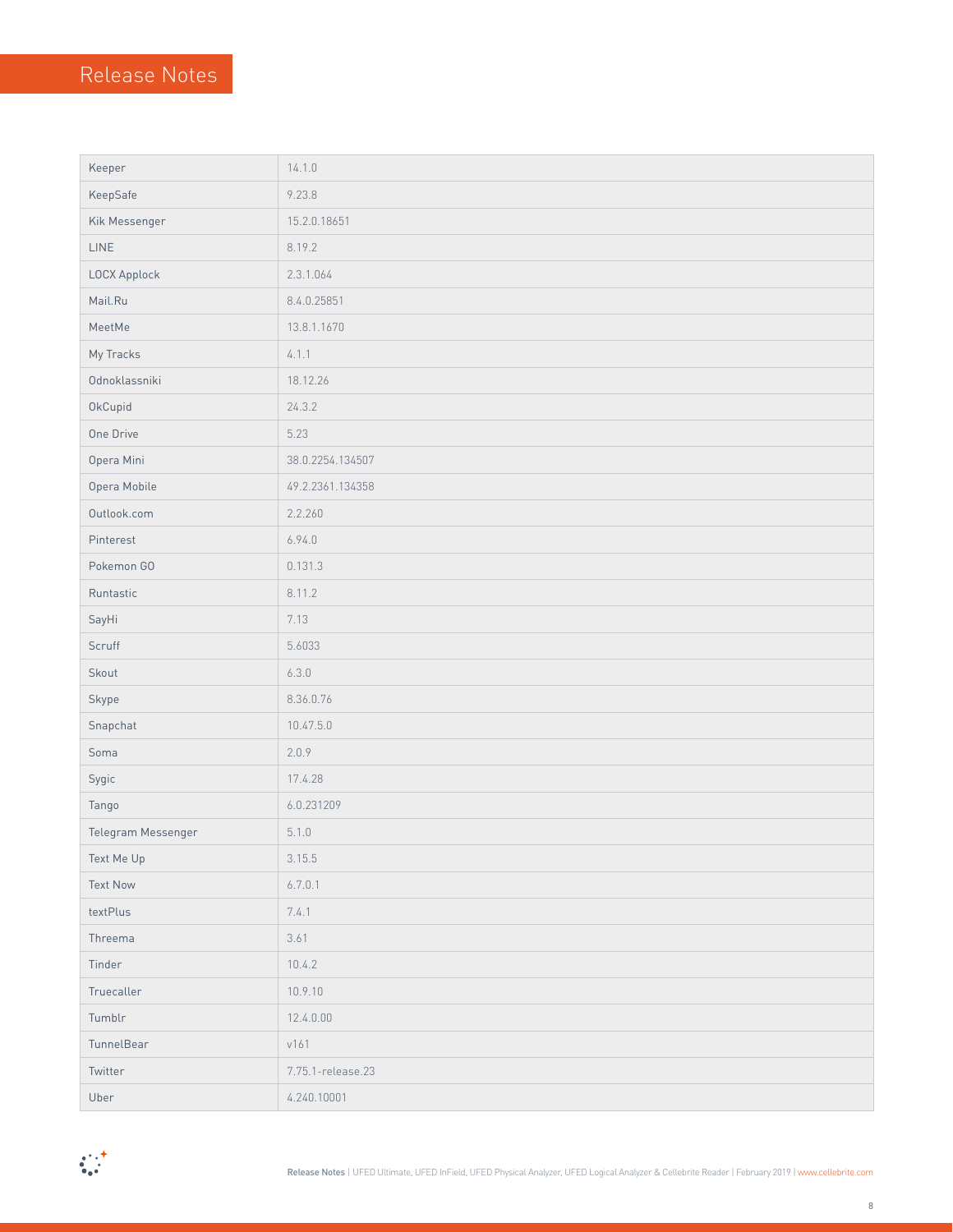| <b>UC Browser</b> | 12.9.010.1159 |
|-------------------|---------------|
| Viber             | 9.9.4.11      |
| Vkontakte         | 5.25          |
| Voxer             | 3.18.19.21068 |
| Waze              | 4.46.2.1      |
| Weibo             | 9.0.0         |
| WhatsApp          | 2.18.380      |
| Yahoo Search      | 5.4.1         |
| Yandex Browser    | 18.11.1.979   |
| Yandex Mail       | 4.12.1        |
| Zalo              | 18.12.03      |
| Zello             | 4.38          |

### Device List

### Samsung Exynos Physical Bypass for 51 devices

| Samsung CDMA | SM-G920P Galaxy S6, SM-G920R4 Galaxy S6, SM-G925R7 Galaxy S6 Edge, SM-G925R4 Galaxy S6 Edge                                                                                                                                                                                                                                                                                                                                                                                                                                                                                                                                                                                                                                                                                                                                                                                                                                                                                                                                                                                                                                                                                                           |
|--------------|-------------------------------------------------------------------------------------------------------------------------------------------------------------------------------------------------------------------------------------------------------------------------------------------------------------------------------------------------------------------------------------------------------------------------------------------------------------------------------------------------------------------------------------------------------------------------------------------------------------------------------------------------------------------------------------------------------------------------------------------------------------------------------------------------------------------------------------------------------------------------------------------------------------------------------------------------------------------------------------------------------------------------------------------------------------------------------------------------------------------------------------------------------------------------------------------------------|
| Samsung GSM  | SC-04G Galaxy S6 Edge, SC-05G (Galaxy S6), SM-T585 Galaxy Tab A 10.1 2016, SM-A320FL Galaxy A3 (2017), SM-<br>J327T1 Galaxy J3 2017, SM-J330FN Galaxy J3, SM-G390F Galaxy Xcover 4, SM-J530F Galaxy J5 Pro, SM-A510F<br>Galaxy A5 2016, SM-T580 Galaxy Tab A (2016), SM-J700F Galaxy J7, SM-J700H Galaxy J7, SM-J700M Galaxy J7,<br>SM-J710F Galaxy J7, SM-J730F Galaxy J7 Pro, SM-J730FM Galaxy J7, SM-J700T1 Galaxy J7, SM-A720F Galaxy<br>A7 2017, SM-J727AZ Galaxy J7, SM-J727T Galaxy J7 Prime 2017, SM-J727T1 Galaxy J7 Prime 2017, SM-G890A<br>Galaxy S6 Active, SM-G920A Galaxy S6, SM-G920F Galaxy S6, SM-G920I Galaxy S6, SM-G920T1 Galaxy S6, SM-<br>G925I Galaxy S6 Edge, SM-G925T Galaxy S6 Edge, SM-G935K Galaxy S7 Edge, SM-G930F Galaxy S7, SM-G930K<br>Galaxy S7, SM-G930W8 Galaxy S7, SM-G930L Galaxy S7, SM-G935L Galaxy S7 Edge, SM-G935F Galaxy S7 Edge,<br>SM-G935FD Galaxy S7 Edge, SM-G935S Galaxy S7 Edge, SM-G570F Galaxy J5 Prima Duos, SM-G570M Galaxy<br>J5 Prime, SM-A520F Galaxy A5 2017, J710MN/DS Galaxy J7 Metal 2016, SM-G610F Galaxy J7 Prime, SM-G610M<br>Galaxy J7 Prime, SM-G9208 Galaxy S6, SM-G920W8 Galaxy S6, SM-G9209 Galaxy S6, SM-G9287 Galaxy S6 Edge+ |

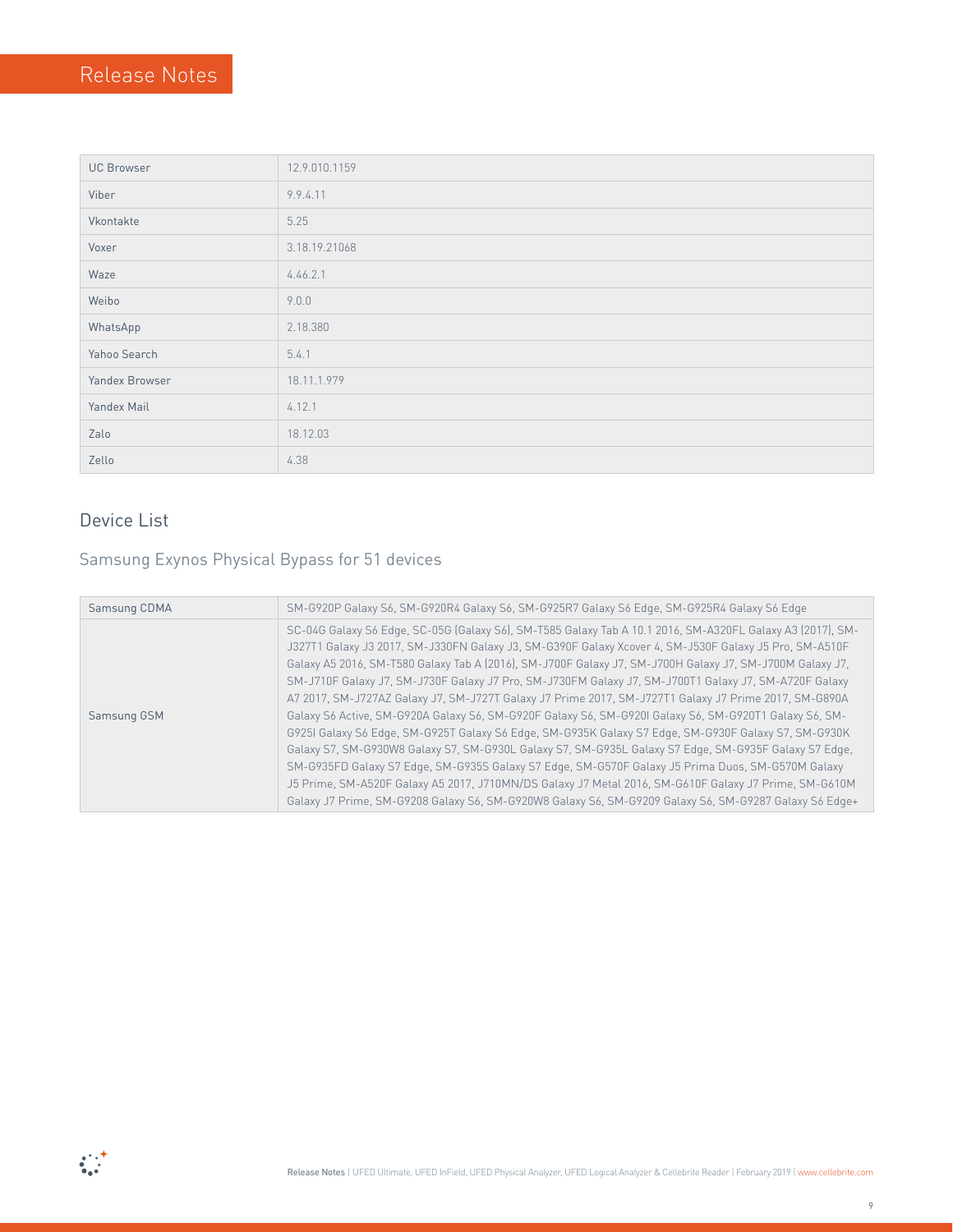#### LockPick (Disable user lock) for 283 Android devices

| Alcatel               | 5085Y A5 LED, 6058D One Touch Idol 5                                                                                                                                                                                                                                                                                                                                                                                                                                                                                                                                                                                                                                                                                                                                                                                                                                                                                                                                      |
|-----------------------|---------------------------------------------------------------------------------------------------------------------------------------------------------------------------------------------------------------------------------------------------------------------------------------------------------------------------------------------------------------------------------------------------------------------------------------------------------------------------------------------------------------------------------------------------------------------------------------------------------------------------------------------------------------------------------------------------------------------------------------------------------------------------------------------------------------------------------------------------------------------------------------------------------------------------------------------------------------------------|
| Asus                  | P001, ZB501KL A007 ZenFone Live, X008DC Zenfone 3 Max, X00ID ZC554KL ZenFone 4 Max 5.5, Asus Z00XS<br>ZenFone Zoom, ZC600KL/X017DA ZenFone 5Q, Z012DA Zenfone 3 ZE552KL, P028 ZenPad 10, Z01KD ZenFone 4,<br>Z380KL P024 ZenPad 8.0                                                                                                                                                                                                                                                                                                                                                                                                                                                                                                                                                                                                                                                                                                                                       |
| <b>BlackBerry GSM</b> | BBD100-1 Motion                                                                                                                                                                                                                                                                                                                                                                                                                                                                                                                                                                                                                                                                                                                                                                                                                                                                                                                                                           |
| <b>HTC</b>            | 0P82100 Nexus 9                                                                                                                                                                                                                                                                                                                                                                                                                                                                                                                                                                                                                                                                                                                                                                                                                                                                                                                                                           |
| Huawei                | H1511 Nexus 6P, H1512 Nexus 6P                                                                                                                                                                                                                                                                                                                                                                                                                                                                                                                                                                                                                                                                                                                                                                                                                                                                                                                                            |
| Lenovo                | TB-X704A Tab 4                                                                                                                                                                                                                                                                                                                                                                                                                                                                                                                                                                                                                                                                                                                                                                                                                                                                                                                                                            |
| LG CDMA               | H790/bullhead Nexus 5x, LM-X210ULM K8+, LM-X210VPP, US215 K8 2017, VS501, US610 X Power, US701 X<br>Venture, RS988 G5, US992 G5, US997 G6, US998 V30, VS996, US991 G4, VS995 V20, VS988 G6                                                                                                                                                                                                                                                                                                                                                                                                                                                                                                                                                                                                                                                                                                                                                                                |
| LG GSM                | LGL84VL Stylo 3, LGL83BL Stylo 3, L59BL Grace, L63BL Fiesta LTE, L163BL Fiesta 2, L64VL Fiesta LTE, L164VL<br>Fiesta 2, LS777 Stylus 3, TP260 K20 Plus, M250N K10 2017, M250Y K10 2017, M250ds K10 Novo 2017, M255 K20,<br>L-03K Style, MP260 K20 Plus, M327 X, M320G X Power 2, F700S G5, M200n K8, LG-SP200 Tribute Dynasty, LG-<br>SP320 X Charge, M210 Aristo, LM-V350AWM, LM-X210APM, LM-X210MA (Aristo 2), LM-X212TA Aristo 2 Plus, LM-<br>X210CMR Risio 3, LM-X410TK K30, LM-Q710US Stylo 4, MS210 Aristo, M430 Stylo 3, LGMP450 Stylo 3 Plus, TP450<br>LG Stylo 3, G600S G6, G600K G6, US601 X, H700, M700Y Q6, US700 Q6, LM-Q710WA Stylo 4, H790 Nexus 5X, H791<br>Nexus 5X, F800L V20, H815 G4, H818P G4, D820 Nexus 5, H820 G5, D821 Nexus 5, H860 G5, H870 G6, H870DS<br>G6, H871 G6, H872 G6, H873 G6, H910 V20, H918 V20, H990DS V20, LS993 G6, AS993 G6, LS997 V20, AS998 V30,<br>H930G V30+, H930DS V30+, H931 V30, LGM-V300L V30, US991 G4, K210 X Power |
| Meizu                 | M792H Pro 7, PRO 7S, 15, M891H 15 Plus, M682Q M3X, MEILAN E3, M811H M6T, M6 Note, M621H Meilan M5<br>Note, M5s Meilan, M712H M6S, M6 Meilan, M710H M5c                                                                                                                                                                                                                                                                                                                                                                                                                                                                                                                                                                                                                                                                                                                                                                                                                    |
| Motorola CDMA         | XT1607 Moto G Play, XT1774 MOTO G Play, XT1650-01 Moto Z Droid, XT1650-02 Moto Z Force, XT1765 Moto E,<br>XT1767 Moto E4, XT1768 Moto E, XT1775 Moto E4 Plus, XT1924-7 Moto E5 Plus                                                                                                                                                                                                                                                                                                                                                                                                                                                                                                                                                                                                                                                                                                                                                                                       |
| Motorola GSM          | XT1922-9 G6, XT1922-9 G6 Play, XT1922-5 G6 Play, XT1921-1 Moto e5 Play, XT1700 Moto E3, XT1710-02 Moto Z2<br>Play, XT1103 Nexus 6, XT1565B Droid Maxx 2, X1557 Moto G Turbo, XT1601, XT1762 Moto E4, XT1766 Moto E4,<br>XT1921-6, XT1921-6 Moto E5 Play, XT1920-19 Moto E5 Play, XT1925-6, XT1550 Moto G 3rd Gen, XT1563 Moto X<br>Play, XT1575 Moto X Style, XT1625 Moto G4, XT1626 Moto G4, XT1641 Moto G4 Plus, XT1644 Moto G4 Plus, XT1650-<br>03 Moto Z, XT1676 Moto G5, XT1675 Moto G5, XT1670 Moto G5, XT1671 Moto G5, XT1672 G5, XT1680 Moto G5 Plus,<br>XT1684 Moto G5 Plus, XT1685 Moto G5 Plus, XT1770 Moto E4 Plus, XT1772 Moto E4 Plus, XT1776 Moto E4 Plus,<br>XT1793 Moto G5S, XT1802 Moto G5S Plus, XT1805 Moto G5S Plus, XT1806 Moto G5S Plus                                                                                                                                                                                                            |
| Nokia GSM             | TA-1003 Nokia 6                                                                                                                                                                                                                                                                                                                                                                                                                                                                                                                                                                                                                                                                                                                                                                                                                                                                                                                                                           |
| NTT Docomo            | L-03K(LG style), SC-02H (Galaxy S7 edge), SC-02J(Galaxy S8)                                                                                                                                                                                                                                                                                                                                                                                                                                                                                                                                                                                                                                                                                                                                                                                                                                                                                                               |
| <b>OnePlus</b>        | NTT Docomo                                                                                                                                                                                                                                                                                                                                                                                                                                                                                                                                                                                                                                                                                                                                                                                                                                                                                                                                                                |
| Samsung CDMA          | SM-J320R4 Galaxy J3 2016, SM-J327VPP Galaxy J3 2017, SM-T827V Galaxy Tab S3 9.7, SM-N920V Galaxy Note 5,<br>SM-G935P Galaxy S7 Edge, SM-G950U Galaxy S8, SM-G955U Galaxy S8+, SM-N950U Galaxy Note 8                                                                                                                                                                                                                                                                                                                                                                                                                                                                                                                                                                                                                                                                                                                                                                      |

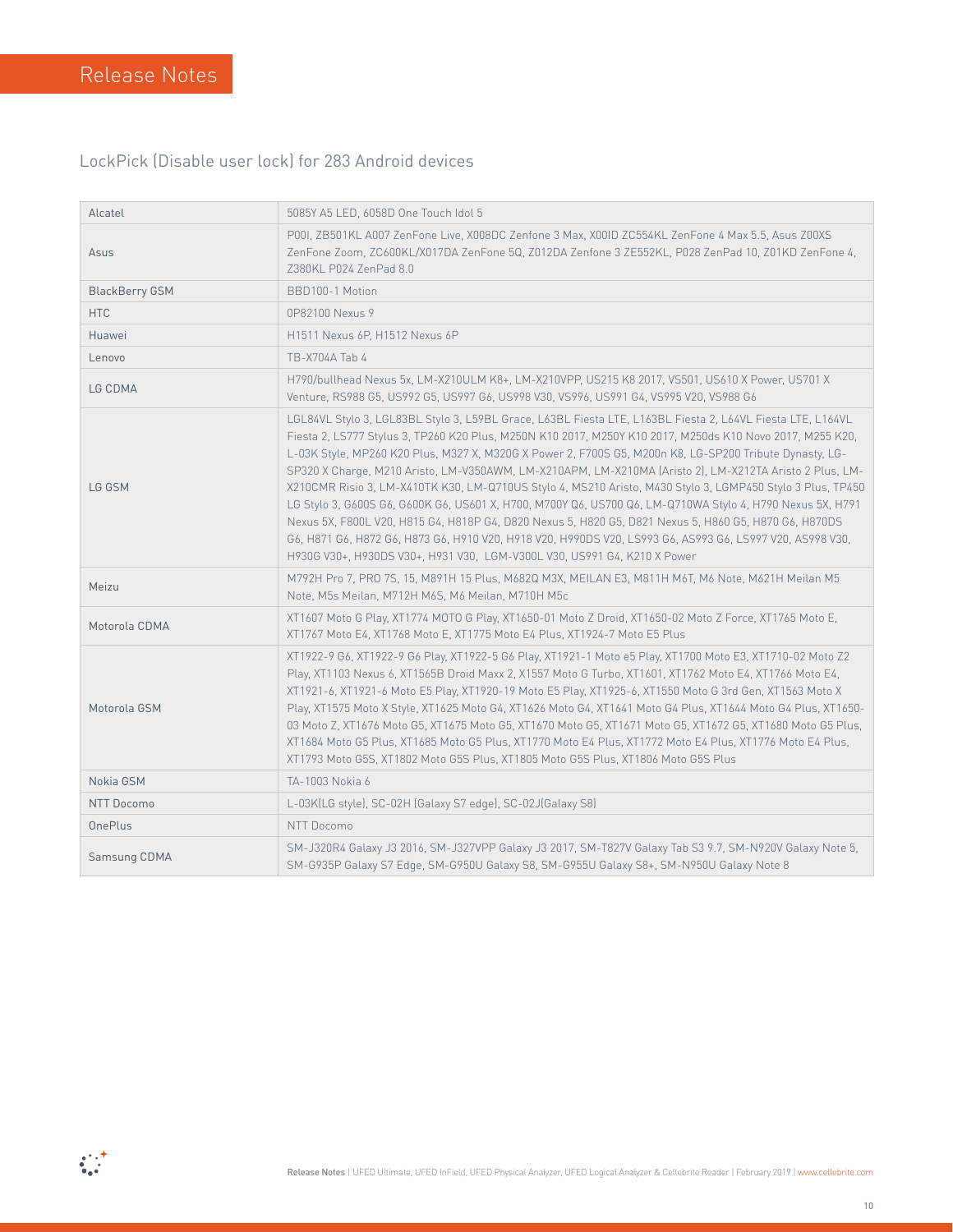| Samsung GSM         | SC-03G Galaxy Tab S 8.4, SM-A320FL Galaxy A3 (2017), SM-J327A Galaxy J3 2017, SM-J327T Galaxy J3 2017, SM-<br>J327T1 Galaxy J3 2017, SM-J327P Galaxy J3 Emerge, SM-S327VL Galaxy J3 Luna Pro, SM-S337TL J3 Luna Pro,<br>SM-J326AZ Galaxy Sol 2, SM-J330FN Galaxy J3, SM-G390F Galaxy Xcover 4, SM-J530F Galaxy J5 Pro, SM-J530Y<br>Galaxy J5 Pro.<br>SM-G532MT, SM-J701MT, SM-G532M Galaxy J2 Prime, SM-J700M Galaxy J7, SM-C710F DS Galaxy J7, SM-J730F<br>Galaxy J7 Pro, SM-J730G DS, Galaxy J7 Pro, SM-J701M DS Galaxy J7 Neo, SM-J701F DS Galaxy J7 Core, SM-<br>A720F Galaxy A7 2017, SM-A730F Galaxy A8+ 2018, SM-N950U Galaxy Note 8, SM-J727A Galaxy J7 (2017), SM-<br>J727AZ Galaxy J7, SM-J727T Galaxy J7 Prime 2017, SM-J727T1 Galaxy J7 Prime 2017, SM-J727VPP Galaxy J7<br>2017, SM-J810Y Galaxy J8, SC-02G Galaxy S5 Active, SC-04J Galaxy Feel, SM-G891A Galaxy S7 Active, SM-G892A<br>Galaxy S8 Active, SM-A920F DS Galaxy A9, SM-G930A Galaxy S7, SM-N910G Galaxy Note 4, SM-G930W8 Galaxy<br>S7, SM-G935W8 Galaxy S7 Edge, SM-G950U Galaxy S8, SM-G950U1 Galaxy S8, SM-G950W Galaxy S8, SM-C7100<br>Galaxy C8, SM-N950W Galaxy Note 8, SM-N960U1 Galaxy Note 9, SM-N960W Galaxy Note 9, SM-G950F Galaxy<br>S8, SM-G9550 Galaxy S8+, SM-G955N Galaxy S8+, SM-G955FD Galaxy S8+, SM-G955F Galaxy S8+, SM-G955U<br>Galaxy S8+, SM-G955U1 Galaxy S8+, SM-G955W Galaxy S8+, SM-G9650 DS Galaxy S9+, SM-G965U Galaxy S9+,<br>SM-G960F Galaxy S9, SM-G960U Galaxy S9, SM-G960U1 Galaxy S9, SM-G570M Galaxy J5 Prime, SM-A520F<br>Galaxy A5 2017, SM-A520FDS Galaxy A5 2017, SM-G920W8 Galaxy S6, SM-T827R4 Galaxy Tab S3 |
|---------------------|-------------------------------------------------------------------------------------------------------------------------------------------------------------------------------------------------------------------------------------------------------------------------------------------------------------------------------------------------------------------------------------------------------------------------------------------------------------------------------------------------------------------------------------------------------------------------------------------------------------------------------------------------------------------------------------------------------------------------------------------------------------------------------------------------------------------------------------------------------------------------------------------------------------------------------------------------------------------------------------------------------------------------------------------------------------------------------------------------------------------------------------------------------------------------------------------------------------------------------------------------------------------------------------------------------------------------------------------------------------------------------------------------------------------------------------------------------------------------------------------------------------------------------------------------------------------------------------------------------------------------------------|
| Sony (SonyEricsson) | G3121 Xperia XA1, F5121 Xperia X, D6603 Xperia Z3                                                                                                                                                                                                                                                                                                                                                                                                                                                                                                                                                                                                                                                                                                                                                                                                                                                                                                                                                                                                                                                                                                                                                                                                                                                                                                                                                                                                                                                                                                                                                                                   |
| <b>Tablets</b>      | Verizon QTAXIA1, ZTE K81, TB-X704A Tab 4                                                                                                                                                                                                                                                                                                                                                                                                                                                                                                                                                                                                                                                                                                                                                                                                                                                                                                                                                                                                                                                                                                                                                                                                                                                                                                                                                                                                                                                                                                                                                                                            |
| Verizon             | QTAXIA1                                                                                                                                                                                                                                                                                                                                                                                                                                                                                                                                                                                                                                                                                                                                                                                                                                                                                                                                                                                                                                                                                                                                                                                                                                                                                                                                                                                                                                                                                                                                                                                                                             |
| Wiko                | Fever, Tommy, Tommy2, Lenny3, View Prime, View XL, Wim Lite                                                                                                                                                                                                                                                                                                                                                                                                                                                                                                                                                                                                                                                                                                                                                                                                                                                                                                                                                                                                                                                                                                                                                                                                                                                                                                                                                                                                                                                                                                                                                                         |
| Xiaomi              | Mi Mix, MDG2 Mi A1, Mi 5s, Redmi 3S, Redmi 4A, MDE1 Redmi 5, MDT1 Redmi 5, Redmi 5 Plus, Redmi Pro, Redmi<br>3X, Redmi Note 4, Redmi 4X, Mi 5, Mi 5c, Redmi Note 5A, Mi 5s Plus, Mi 5X, MCE8 Mi Note 3                                                                                                                                                                                                                                                                                                                                                                                                                                                                                                                                                                                                                                                                                                                                                                                                                                                                                                                                                                                                                                                                                                                                                                                                                                                                                                                                                                                                                              |
| <b>ZTE CDMA</b>     | K81, Z986U Blade Max 3                                                                                                                                                                                                                                                                                                                                                                                                                                                                                                                                                                                                                                                                                                                                                                                                                                                                                                                                                                                                                                                                                                                                                                                                                                                                                                                                                                                                                                                                                                                                                                                                              |
| <b>ZTE GSM</b>      | NX589J Nubia Z17 Mini S, NX612J Nubia V18, Blade A0620 A6, A0620, NX606J Nubia Z18, NX608J Nubia N3,<br>NX563J Nubia Z17, Z836BL TracFone Z Five, A2017 Axon 7, A2017U Axon 7, N9517 Blade Force                                                                                                                                                                                                                                                                                                                                                                                                                                                                                                                                                                                                                                                                                                                                                                                                                                                                                                                                                                                                                                                                                                                                                                                                                                                                                                                                                                                                                                    |

### Physical extraction while bypassing lock

| 79 newly supported devices |                                                            |  |
|----------------------------|------------------------------------------------------------|--|
| Alcatel                    | 5080Q Shine Lite Optus X Sleek, 5046Y A3, 5080A Shine Lite |  |
| <b>BQ</b>                  | Aquaris U2 Lite                                            |  |
| <b>Bmobile</b>             | AX670                                                      |  |
| Cubot                      | Rainbow 2                                                  |  |
| Gionee                     | W909 Cheonjian Dual, GN8001 M5 Plus                        |  |
| <b>HTC</b>                 | 6275, PB99400 Desire CDMA                                  |  |
| Huawei                     | NMO-GT3, NMO-L31 GR5 Mini, KNT-TL10 Honor V8               |  |
| Lenovo                     | TB-X304L Tablet 4 10                                       |  |
| LG GSM                     | M250Y K10 2017, K350n K8, K430TV K10 TV                    |  |
| <b>LYF</b>                 | LS-4503 Flame 1, LS-5018 Wind 4S                           |  |
| Lenovo                     | PB1-770P PHAB Plus                                         |  |
| LG GSM                     | <b>KG240</b>                                               |  |
| Chinese phones             | AEKU 19, AEKU C8, Denver GSP-120, Eco Simply               |  |

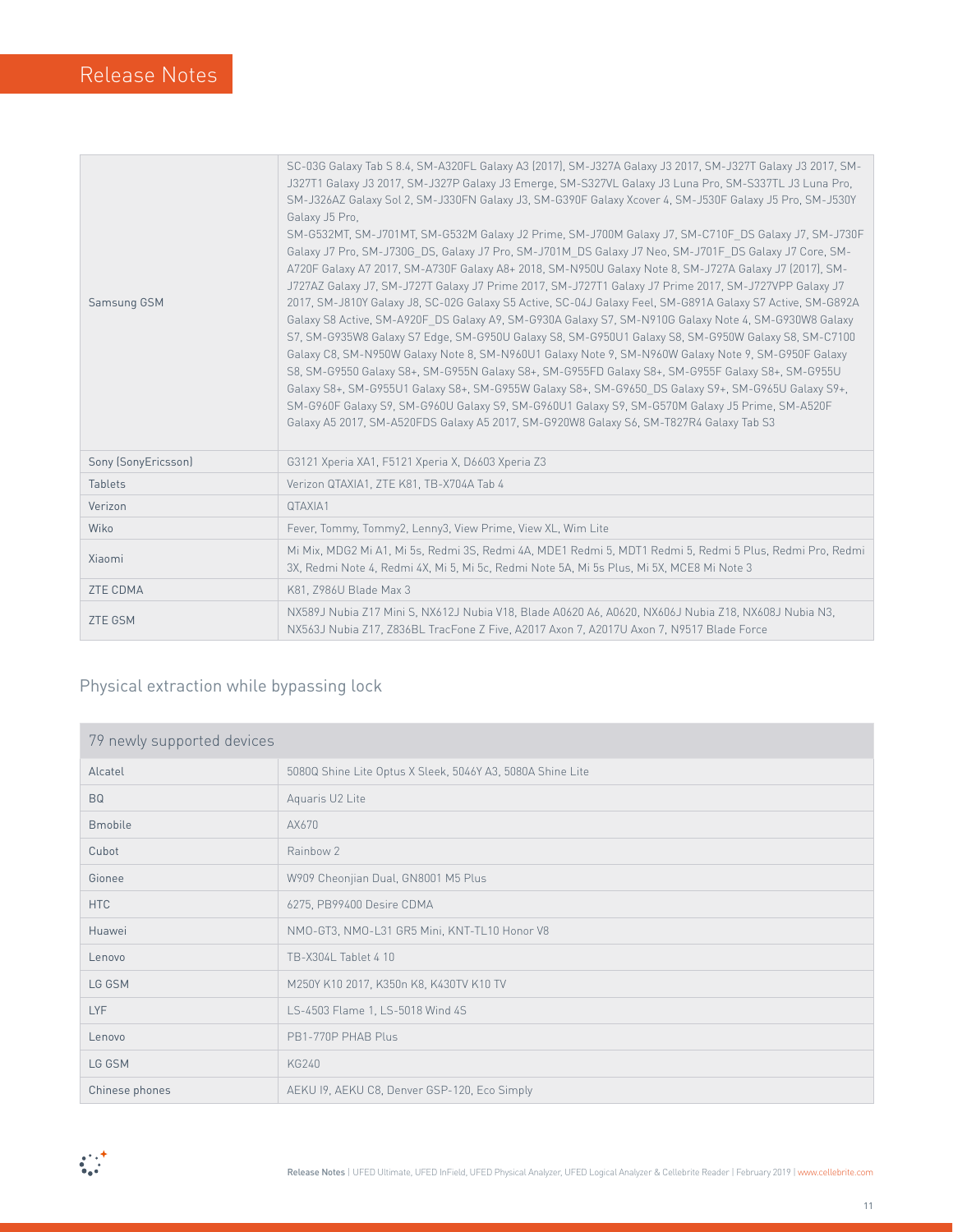| Chinese Android phones | AllCall Alpha, YEZZ Andy 5E, Mapan MX710B-3G MID, EL W40, LEAGOO M8, Denver SDQ-55024L, Meitu MP1602<br>T8, Ployer MOM021 3G                                                                                                                                                                                                                                                                                                                                                                                                                                                     |  |
|------------------------|----------------------------------------------------------------------------------------------------------------------------------------------------------------------------------------------------------------------------------------------------------------------------------------------------------------------------------------------------------------------------------------------------------------------------------------------------------------------------------------------------------------------------------------------------------------------------------|--|
| Meizu                  | M741A Meilan F2                                                                                                                                                                                                                                                                                                                                                                                                                                                                                                                                                                  |  |
| M710H M5c              | LS755 X Power                                                                                                                                                                                                                                                                                                                                                                                                                                                                                                                                                                    |  |
| Micromax               | Canvas blaze 0400                                                                                                                                                                                                                                                                                                                                                                                                                                                                                                                                                                |  |
| Motorola GSM           | XT1754 Moto C                                                                                                                                                                                                                                                                                                                                                                                                                                                                                                                                                                    |  |
| Oppo                   | A53m                                                                                                                                                                                                                                                                                                                                                                                                                                                                                                                                                                             |  |
| Samsung CDMA           | SM-J327R4 Galaxy J3 2017                                                                                                                                                                                                                                                                                                                                                                                                                                                                                                                                                         |  |
| SM-G920R4 Galaxy S6    | TA-1020 Nokia 3, TA-1032 Nokia 3                                                                                                                                                                                                                                                                                                                                                                                                                                                                                                                                                 |  |
| Samsung GSM            | SC-04G Galaxy S6 Edge, SM-J810G DS Galaxy J8, SM-J810Y Galaxy J8, SC-02E(GALAXY NOTE II), SC-<br>06D(GALAXY SIII), SC-05G (Galaxy S6), SM-A320FL Galaxy A3 (2017), SM-J327T1 Galaxy J3 2017, SM-J330FN<br>Galaxy J3, SM-G390F Galaxy Xcover 4, SM-J530F Galaxy J5 Pro, SM-J710F Galaxy J7, SM-J730F Galaxy J7 Pro,<br>SM-J730FM Galaxy J7, SM-J727AZ Galaxy J7, SM-J727T Galaxy J7 Prime 2017, SM-J727T1 Galaxy J7 Prime 2017,<br>SM-G570F Galaxy J5 Prima Duos, SM-G570M Galaxy J5 Prime, SM-A520F Galaxy A5 2017, DS Galaxy J7 Metal<br>2016, J710MN, SM-G610M Galaxy J7 Prime |  |
| <b>Tablets</b>         | Ployer MOMO21 3G, Samsung GT-P3113TS Galaxy Tab 2 7.0                                                                                                                                                                                                                                                                                                                                                                                                                                                                                                                            |  |
| Ulefone                | S7, T1                                                                                                                                                                                                                                                                                                                                                                                                                                                                                                                                                                           |  |
| <b>VIVO</b>            | Y51, Y35, Y53L, X21A, Y53 1606                                                                                                                                                                                                                                                                                                                                                                                                                                                                                                                                                   |  |
| Vodafone               | VFD 513 Smart E8                                                                                                                                                                                                                                                                                                                                                                                                                                                                                                                                                                 |  |

### Physical extraction

| 140 newly supported devices |                                                                                                                        |  |  |
|-----------------------------|------------------------------------------------------------------------------------------------------------------------|--|--|
| AU                          | SCV33 (Galaxy S7 Edge), HWV32(P20 lite)                                                                                |  |  |
| Alcatel                     | 5044C Verso, 5033T Joy 1, 5059R Ideal Xtra, A622GL Jitterbug, 60450 One Touch Idol 3                                   |  |  |
| Asus                        | 7B553KL X00LDA ZenFone 4 Live                                                                                          |  |  |
| <b>BQ</b>                   | Aquaris U2 Lite                                                                                                        |  |  |
| <b>Bmobile</b>              | AX670                                                                                                                  |  |  |
| CAT                         | S61 Rugged Waterproof                                                                                                  |  |  |
| Celkon                      | Mega 4G Diamond, UFeel 4G                                                                                              |  |  |
| Gionee                      | SWW1617 A1 Plus                                                                                                        |  |  |
| <b>HTC</b>                  | 206E100 U12 Life                                                                                                       |  |  |
| Huawei                      | HRY-AL00a Honor 10 Lite, DUB-AL00 Enjoy 9, TNY-AL00 Honor Magic 2, LND-L29 Honor 7C, C199 Maimang,<br>BND-L24 Honor 7X |  |  |
| LYF                         | LS-4503 Flame 1, LS-5505 Water F1 DS, LS-5018 Wind 4S, LS-5021 Earth 2                                                 |  |  |
| Lenovo                      | L78031 Z5 Pro, K350t K5, PB1-770P PHAB Plus, L58041 S5 Pro                                                             |  |  |
| LG GSM                      | L-03K Style, K240F X Max, LML413DL Premier Pro, LM-Q710US Stylo 4, LM-V409N V40 Thing, LM-Q610ZA Q7<br>Plus, KG240     |  |  |

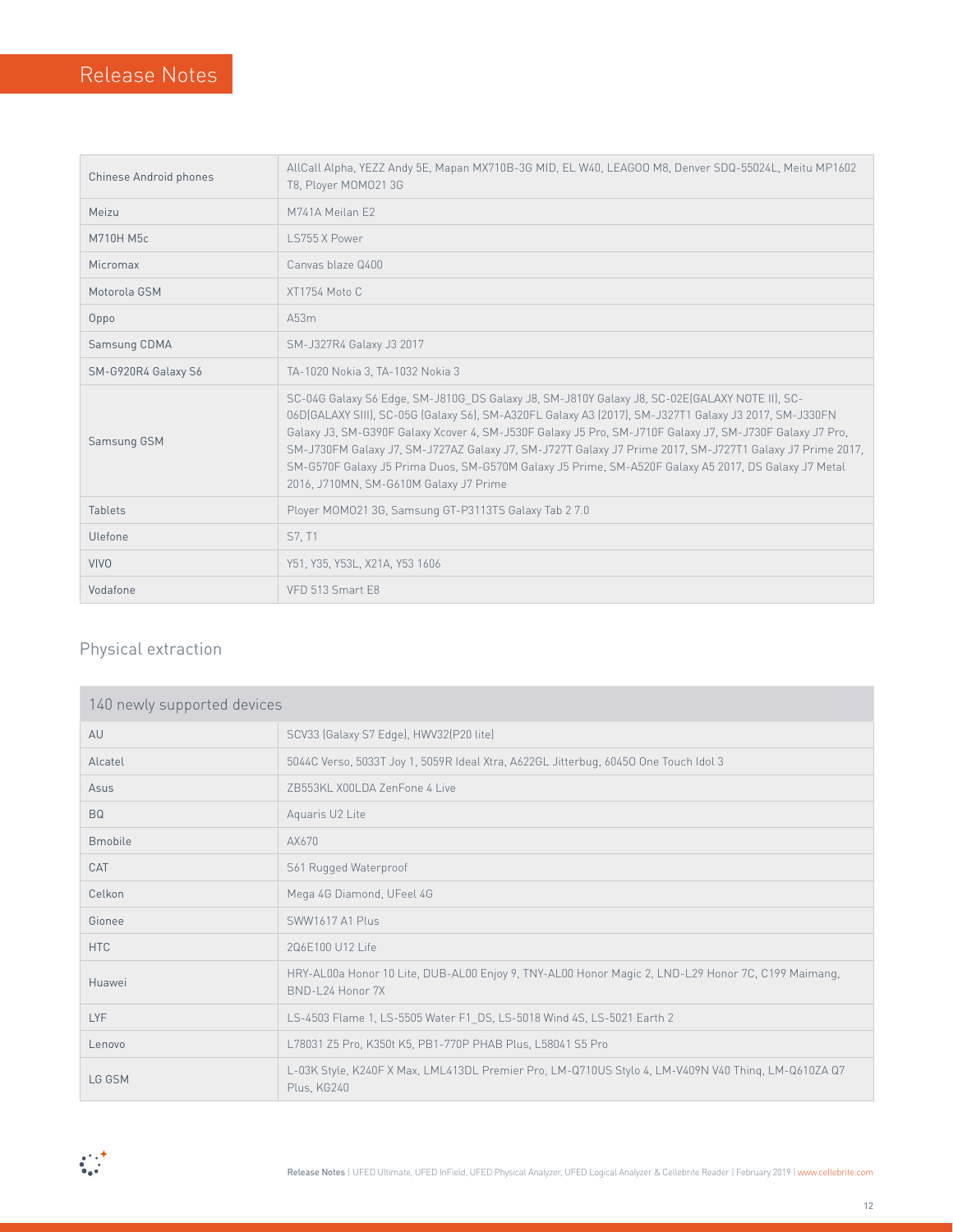$\overline{\phantom{a}}$ 

| Chinese phones         | AEKU 19, AEKU C8, Denver GSP-120, Anica A16, Anica A9, Eco Simply                                                                                                                                                                                                                                                                                                                            |  |
|------------------------|----------------------------------------------------------------------------------------------------------------------------------------------------------------------------------------------------------------------------------------------------------------------------------------------------------------------------------------------------------------------------------------------|--|
| Chinese Android phones | AllCall Alpha, YEZZ Andy 5E, Mapan MX710B-3G MID, Tesco HT7D16S3 Hudl 2, Nabi 2 MGTB-MT7A, Razer RZ35-<br>0259 Phone 2, EL W40, TP-Link TP706A Neffos C9A, LEAGOO M8, LEAGOO Z5C, Denver SDQ-55024L, Bluboo S8a                                                                                                                                                                              |  |
| Meizu                  | M822Q M1822 Note 8, 16th, 15, 16 Plus, M891H 15 Plus, 16X, M811H M6T                                                                                                                                                                                                                                                                                                                         |  |
| <b>Micromax</b>        | Canvas blaze Q400                                                                                                                                                                                                                                                                                                                                                                            |  |
| Motorola GSM           | XT1754 Moto C, XT1601, XT1920DL Moto E5 TracFone, XT1921-6, XT1921-6 Moto E5 Play, XT1920-19 Moto E5 Play,<br>XT1925-6, XT1941-2 Moto P30 Play,                                                                                                                                                                                                                                              |  |
| <b>NTT Docomo</b>      | L-03K(LG style), SC-02H (Galaxy S7 edge), SC-02J(Galaxy S8)                                                                                                                                                                                                                                                                                                                                  |  |
| Nokia GSM              | TA-1029 Nokia 2, TA-1105 5.1 Plus, TA-1131 X7, 3310 TA-1006                                                                                                                                                                                                                                                                                                                                  |  |
| <b>OnePlus</b>         | A6010 6T                                                                                                                                                                                                                                                                                                                                                                                     |  |
| Oppo                   | PBCM30 K1, PBEM00 R17, PBDM00 R17 Pro, A53m, PBBM00 A7X                                                                                                                                                                                                                                                                                                                                      |  |
| Samsung CDMA           | Generic Android Decrypted Exynos                                                                                                                                                                                                                                                                                                                                                             |  |
| Samsung GSM            | SC-04G Galaxy S6 Edge, SC-01H (Galaxy Active neo), SCV32 Galaxy A8, SM-J415G DS Galaxy J4 Plus, SM-<br>G532MT, SM-J701MT, SM-J610G DS Galaxy J6 Plus, SM-J610FN DS Galaxy J6 Plus, SM-J737VPP Galaxy J7,<br>SM-J810G_DS Galaxy J8, SM-J810Y Galaxy J8, SC-02G Galaxy S5 Active, SC-02E(GALAXY NOTE II), SC-02F Galaxy<br>J, SC-04J Galaxy Feel, SC-06D(GALAXY SIII), SM-N960U1 Galaxy Note 9 |  |
| Sharp                  | SH-04F Aquos Zeta, NP501SH AQUOS                                                                                                                                                                                                                                                                                                                                                             |  |
| Smartisan              | <b>DE106 R1</b>                                                                                                                                                                                                                                                                                                                                                                              |  |
| Sony (SonyEricsson)    | SO-03F Xperia Z2                                                                                                                                                                                                                                                                                                                                                                             |  |
| Ulefone                | S7                                                                                                                                                                                                                                                                                                                                                                                           |  |
| <b>VIVO</b>            | Y51, Y35, V1730DT Z1i, V1813A Y97, 1723 V9, 1806 V11i, V1809T X23, V1813BA Z3, V1809A X23, X21i, X21UD,<br>V1801A0 Z1, Y53L, V1730EA Z1 Lite                                                                                                                                                                                                                                                 |  |
| Vodafone               | 550, VFD 720 Smart N9, VFD 513 Smart E8, ZTE P752D Smart Chat                                                                                                                                                                                                                                                                                                                                |  |
| Xiaomi                 | Mi Mix, M1810E5E Mi Mix 3, M1808D2TE Mi 8 Lite, M1807E8S MI 8 Explorer Edition, M1808D2TG Mi 8 Lite,<br>AWM-A0 Black Shark Helo, MCE8 Mi Note 3                                                                                                                                                                                                                                              |  |
| <b>ZTE GSM</b>         | A2019 Axon 9 Pro, NX611J Nubia Z18 Mini, NX606J Nubia Z18, NX616J Nubia X                                                                                                                                                                                                                                                                                                                    |  |

### File System extraction while bypassing lock

| 85 newly supported devices |                                                                                                                                                               |  |
|----------------------------|---------------------------------------------------------------------------------------------------------------------------------------------------------------|--|
| Alcatel                    | 5044Y U5, 5099D 3V, 4055J U3, 5010X Pixi 4 (5), 5012G Pixi 4 5.5, 5080Q Shine Lite Optus X Sleek, 5044O U5, 5044T<br>U5, 5046Y A3, 5080A Shine Lite, 5090i A7 |  |
| Allview                    | X4 Soul                                                                                                                                                       |  |
| <b>BLU</b>                 | A030L Advance 4.0 L2. Vivo 8. Vivo 5 Mini                                                                                                                     |  |
| Blackview                  | A9 Pro                                                                                                                                                        |  |
| Cubot                      | Rainbow 2, X16 S                                                                                                                                              |  |
| Gionee                     | Gini S5 Pro, GN5005 Steel 2 DS, GN9011 Elife S8, W909 Cheonjian Dual, GN8001 M5 Plus                                                                          |  |
| HTC                        | 6275, PB99400 Desire CDMA                                                                                                                                     |  |

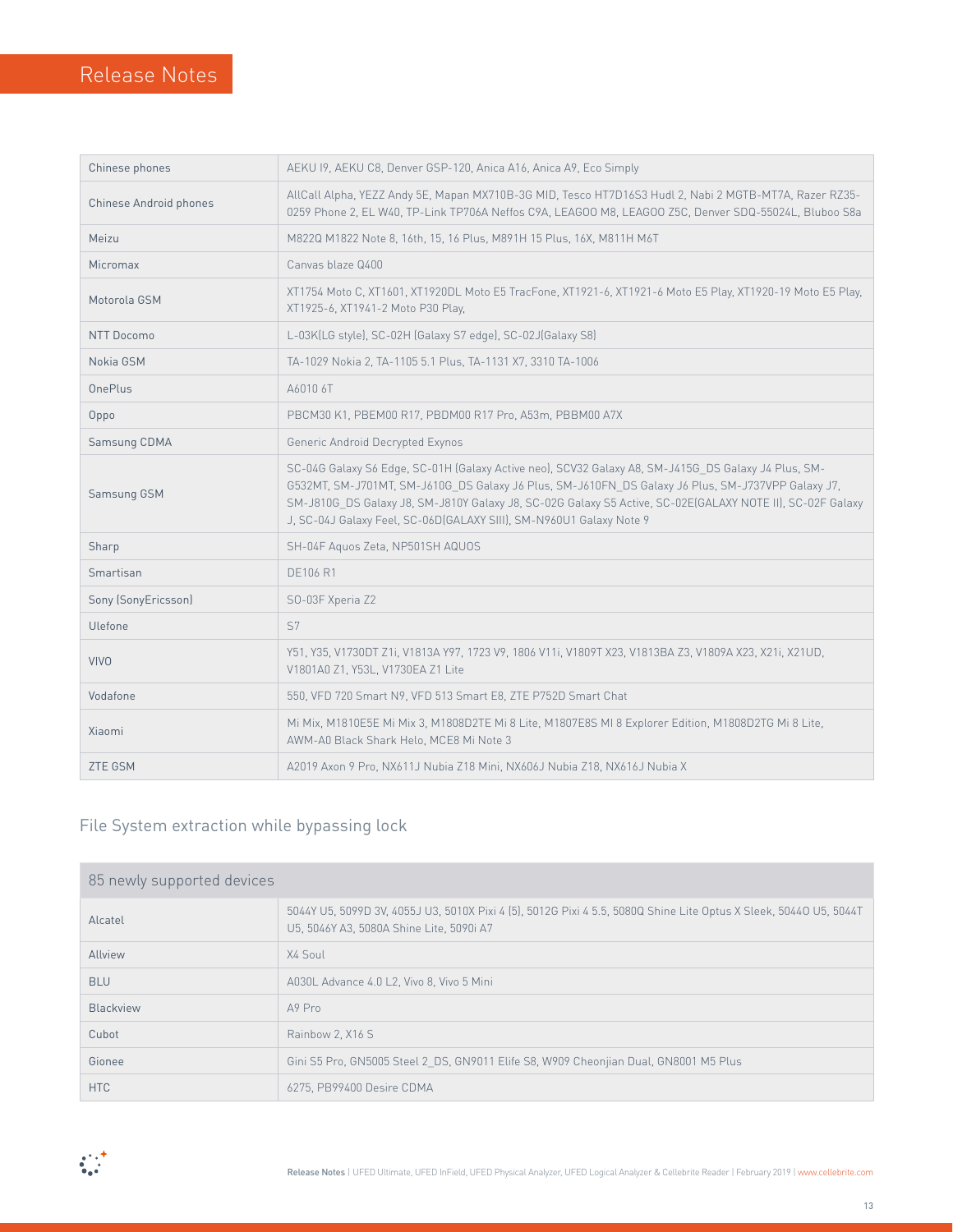| Huawei                 | MYA-L11 Y6 Pro, NMO-GT3, NMO-L31 GR5 Mini, KNT-TL10 Honor V8                                                                                                                                                                                                                                                                                                                                         |  |
|------------------------|------------------------------------------------------------------------------------------------------------------------------------------------------------------------------------------------------------------------------------------------------------------------------------------------------------------------------------------------------------------------------------------------------|--|
| Infinix                | X522 S2 Pro, X572 Note 4                                                                                                                                                                                                                                                                                                                                                                             |  |
| Lenovo                 | XT1902-3 K8 Note                                                                                                                                                                                                                                                                                                                                                                                     |  |
| LG CDMA                | LS755 X Power                                                                                                                                                                                                                                                                                                                                                                                        |  |
| LG GSM                 | K240F X Max, X230DS K4 Novo 2017, M250Y K10 2017, K350ds K8 Dual, K350n K8, LG-SP200 Tribute Dynasty, LG-<br>SP320 X Charge, K430H K10, K430TV K10 TV                                                                                                                                                                                                                                                |  |
| Chinese Android phones | AllCall Alpha, Chinese Brand N1, OUKITEL U16 Max, Meitu MP1603 M8, Meitu MP1602 T8, Vernee Thor E, Vernee<br>Thor Plus, Unihertz Jelly Pro, Juning M9, LEAGOO M9, Konrow Link 50, Positivo S421 Life                                                                                                                                                                                                 |  |
| Meizu                  | M741A Meilan E2, M710H M5c                                                                                                                                                                                                                                                                                                                                                                           |  |
| Micromax               | Q413 Canvas Xpress 4G                                                                                                                                                                                                                                                                                                                                                                                |  |
| Motorola GSM           | XT1754 Moto C, XT1726 Moto C Plus, XT1762 Moto E4, XT1772 Moto E4 Plus                                                                                                                                                                                                                                                                                                                               |  |
| Nokia GSM              | TA-1020 Nokia 3, TA-1032 Nokia 3                                                                                                                                                                                                                                                                                                                                                                     |  |
| Samsung GSM            | SC-04G Galaxy S6 Edge, SM-J810G DS Galaxy J8, SM-J810Y Galaxy J8, SC-02F Galaxy J, SM-DS Galaxy J1 Mini<br>Prime, SM-J106B, SM-DS Galaxy J1 Ace Neo, SM-J111F, SM-T585 Galaxy Tab A 10.1 2016, SM-A605G DS Galaxy<br>A6+, SM-J730FM Galaxy J7, SM-J727T Galaxy J7 Prime 2017, SM-J727T1 Galaxy J7 Prime 2017, DS Galaxy J7<br>Metal 2016, J710MN, SM-G610F Galaxy J7 Prime, SM-G610M Galaxy J7 Prime |  |
| Ulefone                | T1                                                                                                                                                                                                                                                                                                                                                                                                   |  |
| Vodafone               | VF-795 Smart Speed 6                                                                                                                                                                                                                                                                                                                                                                                 |  |
| Wiko                   | Lenny2                                                                                                                                                                                                                                                                                                                                                                                               |  |
| <b>ZTE GSM</b>         | Blade V7, V0720 Blade A2                                                                                                                                                                                                                                                                                                                                                                             |  |

#### File System extraction

| 137 newly supported devices |                                                                                                    |  |  |
|-----------------------------|----------------------------------------------------------------------------------------------------|--|--|
| AU                          | SCV33 (Galaxy S7 Edge), HWV32(P20 lite)                                                            |  |  |
| Alcatel                     | 5044C Verso, 5033T Joy 1, 5059R Ideal Xtra, A622GL Jitterbug, 60450 One Touch Idol 3               |  |  |
| Asus                        | 7B553KL X00LDA ZenFone 4 Live                                                                      |  |  |
| <b>BQ</b>                   | Aquaris U2 Lite                                                                                    |  |  |
| <b>Bmobile</b>              | AX670                                                                                              |  |  |
| CAT                         | S61 Rugged Waterproof                                                                              |  |  |
| Celkon                      | Mega 4G Diamond, UFeel 4G                                                                          |  |  |
| Drone                       | DJI - Spark, DJI - Phantom 3, DJI - Phantom 4, DJI - Mavic Pro                                     |  |  |
| Gionee                      | SWW1617 A1 Plus, GN9011 Elife S8                                                                   |  |  |
| <b>HTC</b>                  | 206F100 U12 Life                                                                                   |  |  |
| <b>LYF</b>                  | LS-4503 Flame 1, LS-5505 Water F1 DS, LS-5018 Wind 4S, LS-5021 Earth 2                             |  |  |
| Lenovo                      | L78031 Z5 Pro, K350t K5, PB1-770P PHAB Plus, L58041 S5 Pro                                         |  |  |
| LG GSM                      | LML413DL Premier Pro, KG240, K240F X Max, LM-Q610ZA Q7 Plus, LM-Q710US Stylo 4, LM-V409N V40 Thing |  |  |

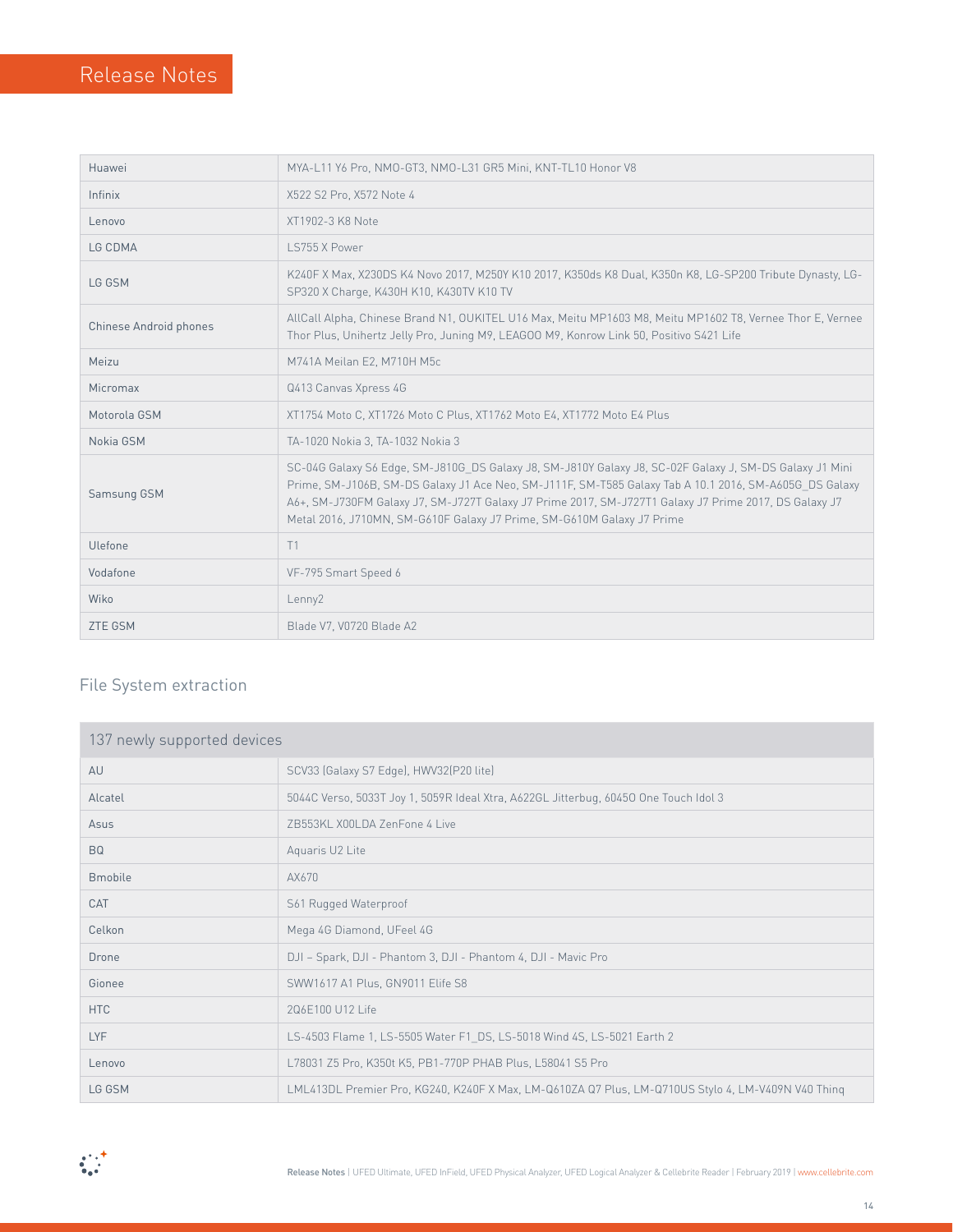| Gionee                        | Gini S5 Pro, GN5005 Steel 2 DS, GN9011 Elife S8, W909 Cheonjian Dual, GN8001 M5 Plus                                                                                                                                                                                                                                                                                                                 |  |  |
|-------------------------------|------------------------------------------------------------------------------------------------------------------------------------------------------------------------------------------------------------------------------------------------------------------------------------------------------------------------------------------------------------------------------------------------------|--|--|
| <b>HTC</b>                    | 6275, PB99400 Desire CDMA                                                                                                                                                                                                                                                                                                                                                                            |  |  |
| Huawei                        | MYA-L11 Y6 Pro, NMO-GT3, NMO-L31 GR5 Mini, KNT-TL10 Honor V8                                                                                                                                                                                                                                                                                                                                         |  |  |
| Infinix                       | X522 S2 Pro, X572 Note 4                                                                                                                                                                                                                                                                                                                                                                             |  |  |
| Lenovo                        | XT1902-3 K8 Note                                                                                                                                                                                                                                                                                                                                                                                     |  |  |
| LG CDMA                       | LS755 X Power                                                                                                                                                                                                                                                                                                                                                                                        |  |  |
| LG GSM                        | K240F X Max, X230DS K4 Novo 2017, M250Y K10 2017, K350ds K8 Dual, K350n K8, LG-SP200 Tribute Dynasty, LG-<br>SP320 X Charge, K430H K10, K430TV K10 TV                                                                                                                                                                                                                                                |  |  |
| <b>Chinese Android phones</b> | AllCall Alpha, Chinese Brand N1, OUKITEL U16 Max, Meitu MP1603 M8, Meitu MP1602 T8, Vernee Thor E, Vernee<br>Thor Plus, Unihertz Jelly Pro, Juning M9, LEAGOO M9, Konrow Link 50, Positivo S421 Life                                                                                                                                                                                                 |  |  |
| Meizu                         | M741A Meilan E2, M710H M5c                                                                                                                                                                                                                                                                                                                                                                           |  |  |
| Micromax                      | Q413 Canvas Xpress 4G                                                                                                                                                                                                                                                                                                                                                                                |  |  |
| Motorola GSM                  | XT1754 Moto C, XT1726 Moto C Plus, XT1762 Moto E4, XT1772 Moto E4 Plus                                                                                                                                                                                                                                                                                                                               |  |  |
| Nokia GSM                     | TA-1020 Nokia 3, TA-1032 Nokia 3                                                                                                                                                                                                                                                                                                                                                                     |  |  |
| Samsung GSM                   | SC-04G Galaxy S6 Edge, SM-J810G DS Galaxy J8, SM-J810Y Galaxy J8, SC-02F Galaxy J, SM-DS Galaxy J1 Mini<br>Prime, SM-J106B, SM-DS Galaxy J1 Ace Neo, SM-J111F, SM-T585 Galaxy Tab A 10.1 2016, SM-A605G DS Galaxy<br>A6+, SM-J730FM Galaxy J7, SM-J727T Galaxy J7 Prime 2017, SM-J727T1 Galaxy J7 Prime 2017, DS Galaxy J7<br>Metal 2016, J710MN, SM-G610F Galaxy J7 Prime, SM-G610M Galaxy J7 Prime |  |  |
| Ulefone                       | T1                                                                                                                                                                                                                                                                                                                                                                                                   |  |  |
| Vodafone                      | VF-795 Smart Speed 6                                                                                                                                                                                                                                                                                                                                                                                 |  |  |
| Wiko                          | Lenny2                                                                                                                                                                                                                                                                                                                                                                                               |  |  |
| <b>ZTE GSM</b>                | Blade V7, V0720 Blade A2                                                                                                                                                                                                                                                                                                                                                                             |  |  |

### Logical extraction

| 135 newly supported devices |                                                                                                                         |  |  |
|-----------------------------|-------------------------------------------------------------------------------------------------------------------------|--|--|
| Alcatel                     | 5044C Verso, 5033T Joy 1, 5059R Ideal Xtra, 4044C QUICKFLIP, 4044L Go Flip, A622GL Jitterbug, 60450 One<br>Touch Idol 3 |  |  |
| Asus                        | 7B553KL X00LDA ZenFone 4 Live                                                                                           |  |  |
| <b>BQ</b>                   | Aquaris U2 Lite                                                                                                         |  |  |
| <b>Bmobile</b>              | AX670                                                                                                                   |  |  |
| CAT                         | S61 Rugged Waterproof                                                                                                   |  |  |
| Celkon                      | Mega 4G Diamond, UFeel 4G                                                                                               |  |  |
| Gionee                      | SWW1617 A1 Plus, S11S                                                                                                   |  |  |
| HTC                         | 206E100 U12 Life                                                                                                        |  |  |
| Huawei                      | TNY-AL00 Honor Magic 2, HRY-AL00a Honor 10 Lite, LND-L29 Honor 7C, C199 Maimang, DUB-AL00 Enjoy 9,<br>BND-L24 Honor 7X  |  |  |

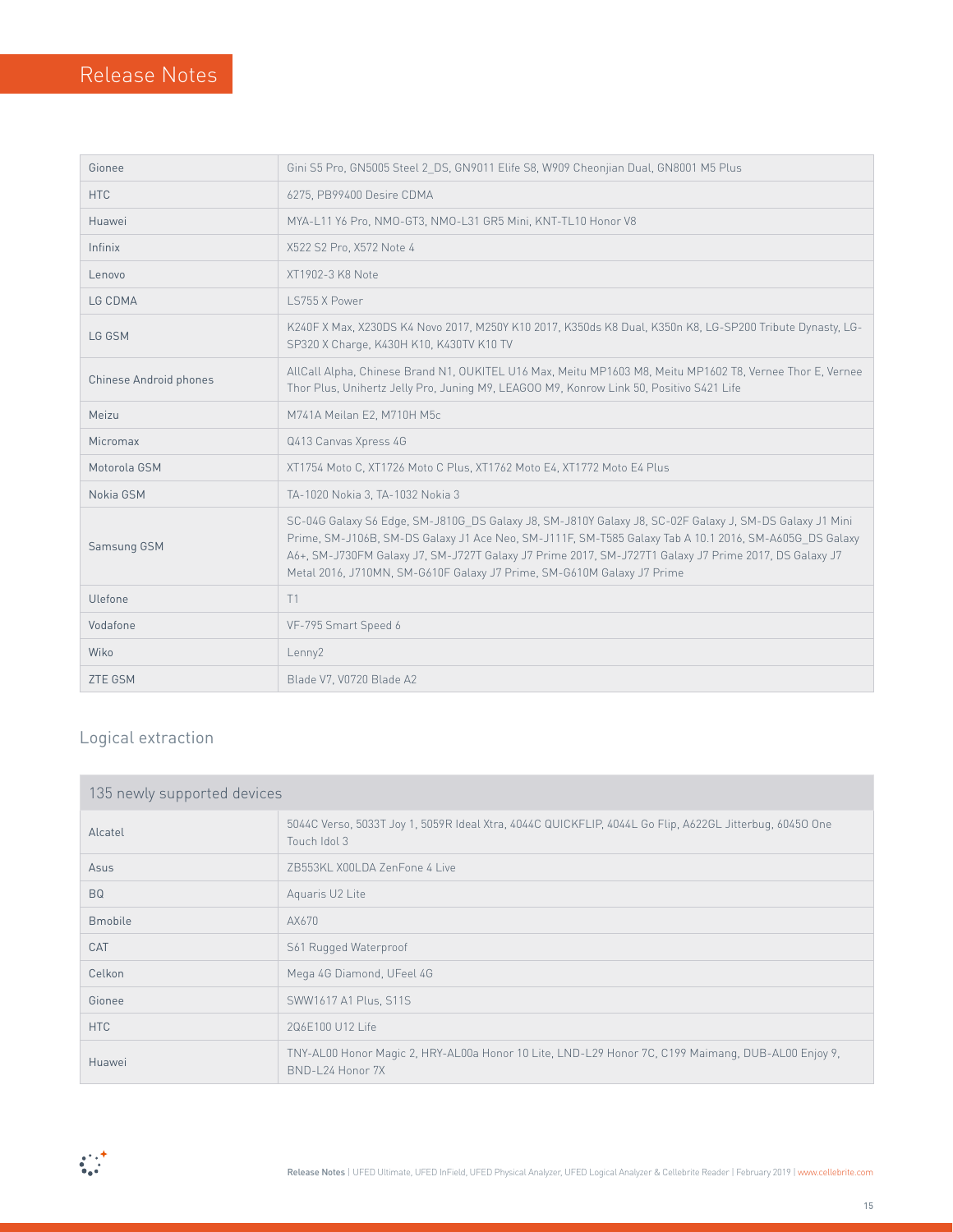| Chinese phones         | AEKU I9, Anica A16, Anica A9, AEKU C8, Denver GSP-120, Eco Simply                                                                                                                                                                                                                                                                                |  |
|------------------------|--------------------------------------------------------------------------------------------------------------------------------------------------------------------------------------------------------------------------------------------------------------------------------------------------------------------------------------------------|--|
| Chinese Android phones | AllCall Alpha, YEZZ Andy 5E, Mapan MX710B-3G MID, Tesco HT7D16S3 Hudl 2, Nabi 2 MGTB-MT7A, Razer RZ35-<br>0259 Phone 2, EL W40, TP-Link TP706A Neffos C9A, LEAGOO M8, LEAGOO Z5C, Denver SDQ-55024L, Bluboo S8a                                                                                                                                  |  |
| Meizu                  | M822Q M1822 Note 8, 16th, 15, 16 Plus, M891H 15 Plus, 16X, M811H M6T                                                                                                                                                                                                                                                                             |  |
| Micromax               | Canvas blaze Q400                                                                                                                                                                                                                                                                                                                                |  |
| Motorola GSM           | XT1754 Moto C, XT1761 Moto E4, XT1920DL Moto E5 TracFone, XT1941-2 Moto P30 Play, XT1921-6 Moto E5 Play,<br>XT1920-19 Moto E5 Play                                                                                                                                                                                                               |  |
| Nokia GSM              | TA-1029 Nokia 2, TA-1105 5.1 Plus, TA-1131 X7, 3310 TA-1006                                                                                                                                                                                                                                                                                      |  |
| OnePlus                | A6010 6T                                                                                                                                                                                                                                                                                                                                         |  |
| Oppo                   | PBCM30 K1, PBEM00 R17, PBDM00 R17 Pro, A53m, PBBM00 A7X                                                                                                                                                                                                                                                                                          |  |
| Samsung GSM            | SC-01H (Galaxy Active neo), SC-04G Galaxy S6 Edge, SCV32 Galaxy A8, SM-J415G DS Galaxy J4 Plus, SM-J610G<br>DS Galaxy J6 Plus, SM-J610FN_DS Galaxy J6 Plus, SM-J737VPP Galaxy J7, SM-J810Y Galaxy J8, SM-N960U1<br>Galaxy Note 9, SC-02G Galaxy S5 Active, SC-02E(GALAXY NOTE II), SC-02F Galaxy J, SC-04J Galaxy Feel, SC-<br>06D [GALAXY SIII] |  |
| Sharp                  | SH-04F Aguos Zeta, NP501SH AQUOS                                                                                                                                                                                                                                                                                                                 |  |
| Smartisan              | <b>DE106 R1</b>                                                                                                                                                                                                                                                                                                                                  |  |
| Sony (SonyEricsson)    | SO-03F Xperia Z2                                                                                                                                                                                                                                                                                                                                 |  |
| Ulefone                | S7                                                                                                                                                                                                                                                                                                                                               |  |
| <b>VIVO</b>            | Y35, Y51, Y53L, V1730EA Z1 Lite, V1730DT Z1i, V1813A Y97, V1813A Y97 (Bluetooth), V1, X21i, X21UD, 1723 V9,<br>V1809T X23, 1806 V11i, V1813BA Z3, V1809A X23, V1801A0 Z1                                                                                                                                                                         |  |
| Vodafone               | VFD 720 Smart N9, 550 (Bluetooth (no multimedia)), 550 (USB), VFD 513 Smart E8, ZTE P752D Smart Chat                                                                                                                                                                                                                                             |  |
| Xiaomi                 | M1810E5E Mi Mix 3, M1807E8S MI 8 Explorer Edition, M1808D2TG Mi 8 Lite, M1808D2TE Mi 8 Lite, AWM-A0 Black<br>Shark Helo, QIN 1s AI, QIN 1s AI (USB), MCE8 Mi Note 3                                                                                                                                                                              |  |
| <b>ZTE GSM</b>         | A2019 Axon 9 Pro, NX611J Nubia Z18 Mini, NX606J Nubia Z18, NX616J Nubia X                                                                                                                                                                                                                                                                        |  |